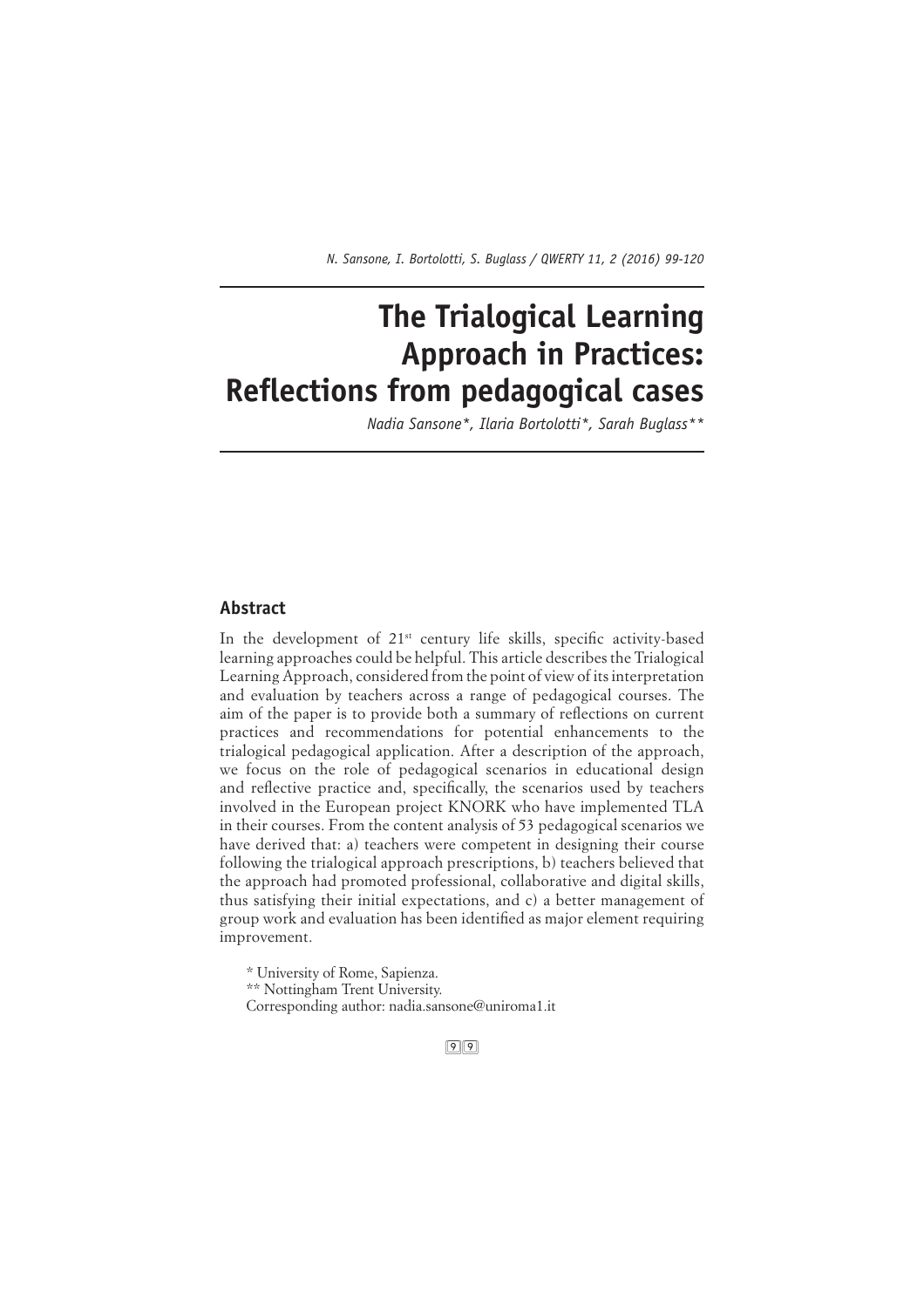Methodological reflections about the use of the scenario as a corpus of data are discussed.

**Keywords:** Trialogical Learning Approach, Object-oriented learning, Mediation, Pedagogical Scenario, Teacher learning

## **1. Introduction**

One of the main objectives of secondary education is to ensure that students acquire useful skills to achieve success not only in their studies but also in their future professional careers and life in general. These skills are defined by contextual characteristics pertinent to today's students' temporal lives: the 21st century. A comprehensive list of 21st century skills has been provided by Binkley et al. (2012) who identified ten skills grouped into four clusters: ways of thinking (e.g., creativity and innovation, critical thinking, problem solving, decision making, learning to learn and metacognition); ways of working (e.g., communication and collaboration – teamwork); tools for working (e.g., information literacy, ICT literacy), and living in the world (e.g., citizenship; life and career; personal & social responsibility). Equipped with these skills, the citizens of tomorrow should be able to solve complex problems, deal with authentic activities, innovate knowledge work practices, create and support professional networks, build new technologies, and take responsibility for the knowledge advancement in a globalized world. In this paper, we describe a theoretical model considered suitable for promoting these new ways of thinking, working and living in the world, thanks to its focus on technology-mediated collaborative work with knowledge artifacts and practices. Specifically, we will consider this model in the light of the interpretation and evaluation by teachers who have engaged with it in their pedagogical endeavors.

# **2. The trialogical learning approach and its theoretical foundations**

The model that we present in this article uses a "trialogical" learning approach (TLA: Paavola, & Hakkarainen, 2005) (Fig.1).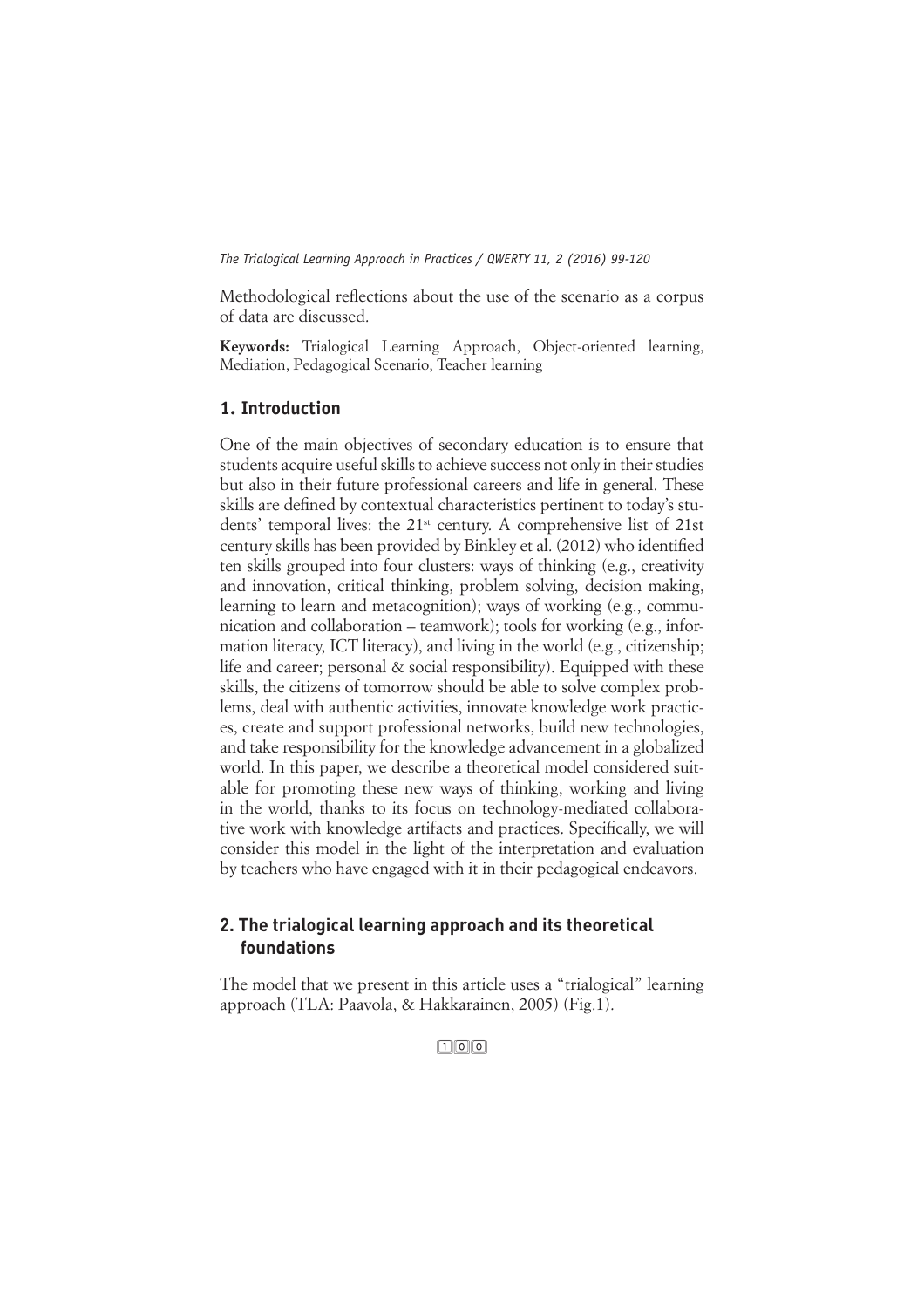

**Figure 1.** The Trialogical Learning Approach

This approach integrates "monological" (with emphasis on individual knowledge and conceptual processes) and "dialogical" (with emphasis on distributed cognition and the role of social and material interactions) approaches, with a third element: the intentional processes involved in collaboratively producing knowledge artefacts that are shared and useful for the community. The acquisition and participation metaphors of learning (Sfard, 1998) are, in this approach, embedded in the knowledge creation metaphor, which, going beyond many traditional dichotomies (Paavola, Lipponen, & Hakkarainen, 2004), focus on both individual and social processes, conceptual knowledge and social practices, needed to foster collaborative creativity.

In this sense, TLA is clearly influenced by knowledge building theory (KB; Scardamalia, & Bereiter, 1994, 2003), both starting from technology-enhanced collaborative learning and both aiming to sustain students in creating knowledge artifacts together (Paavola, & Hakkarainen, 2014). Nevertheless, TLA diverges from KB for two main reasons. KB focus on the innovation of knowledge – mostly intended as conceptual artifacts or ideas –, whereas TLA extends the innovative potential to the *knowledge practices*, e.g. both "personal and social

## $\boxed{\Box\lbrack\Box\lbrack\Box}$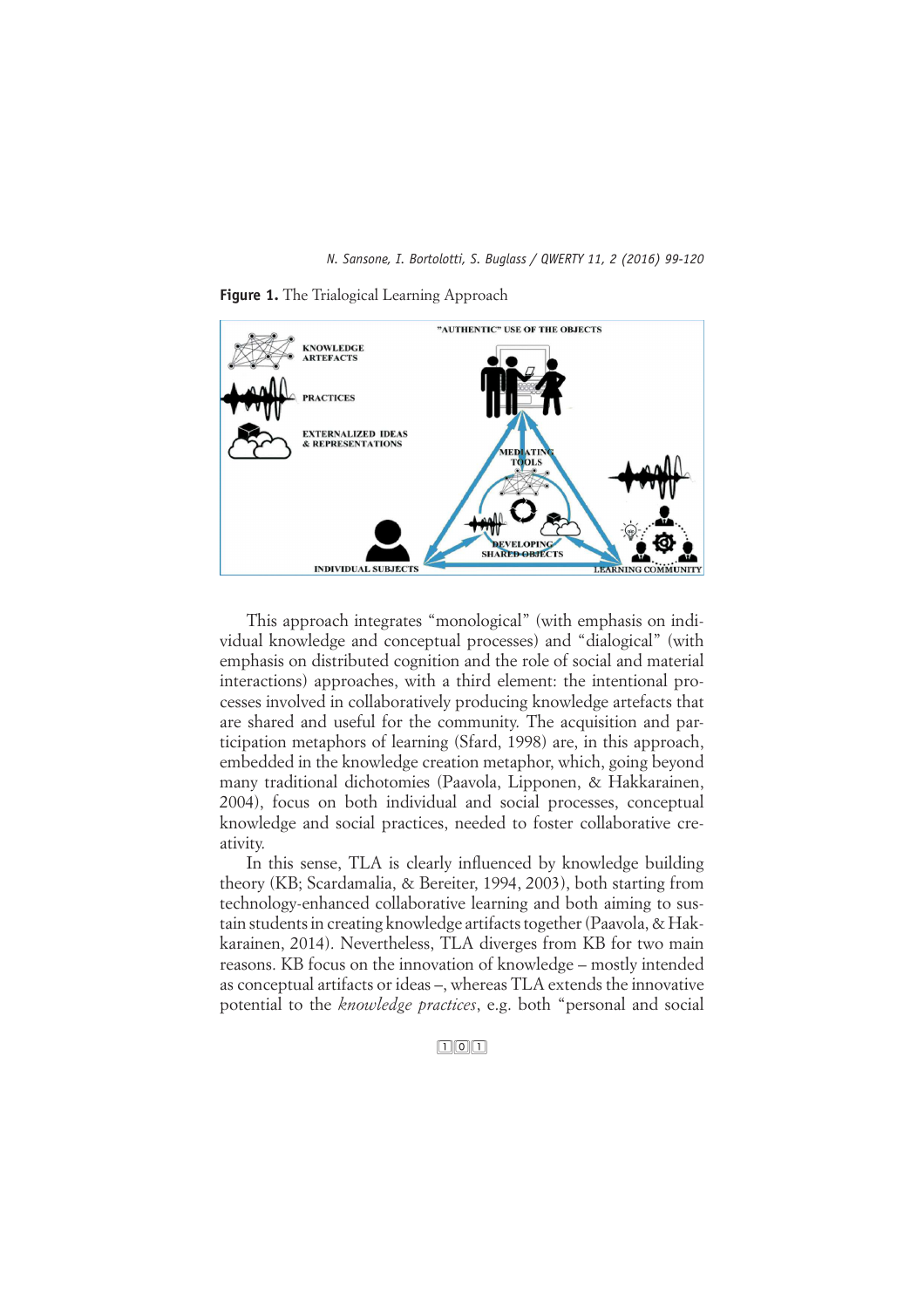practices related to working with knowledge" (Hakkarainen, 2009, p. 215). Moreover, though KB too could be defined as a practice-based approach – having been developed in close interaction with teacher practitioners – practices are not conceptualized (beyond knowledge building principles). As it will be clear later, by reading TLA design principles, this approach puts great emphasis on the cross-fertilization between school and community, thinking of the latter both in terms of real customers as well as of authentic challenges able to sustain the development of innovative knowledge practices (see DP1 and DP5, Tab.1). The crossing boundaries required from TLA has, indeed, a double effect: it motivates students and promote the acquisition of the skills needed in the modern knowledge work (Paavola, & Hakkarainen, 2014). That is why, Peirce's and Vygotskji's approach to human activity are more suitable to understand TLA than Popper's "world 3" (Bereiter, 2002) and its emphasis on conceptual artifacts (Paavola, & Hakkarainen, 2009).

The trialogical approach demonstrates here its strong links with the Cultural Historical Activity Theory (CHAT) (Engeström, 1987). Starting from Vygotskij's thought (1981), according to which, our experience of the world is always mediated by a tool, whether tangible or intangible, CHAT perceives knowledge as a collaborative construction mediated by cultural and social artifacts and grounded on practical activities (Cole, 1996). TLA starts from these theories – including Clark's extended mind (2010) and Peirce's semiotic pragmatism (1992) –, maintain the importance of personal learning, and then focus on the role of collaborative processes aimed to develop concrete knowledge artifacts and of the new technologies, which could mediate and sustain these processes. Thus, it favors the use of environments and tools that let individuals create, share, process, transform and organize objects of learning and that, in doing so, enable reflective transformation of knowledge practices. According to Hakkarainen (2009), these practices are more likely to appear in those contexts purposely "designed for the furtherance of innovation and knowledge"  $(p. 215)$  and identified as innovative knowledge communities. Similar practices, in fact, can only take place through technological mediation and specifically through technologies able to "transform students'

## $\boxed{1}\boxed{0}\boxed{2}$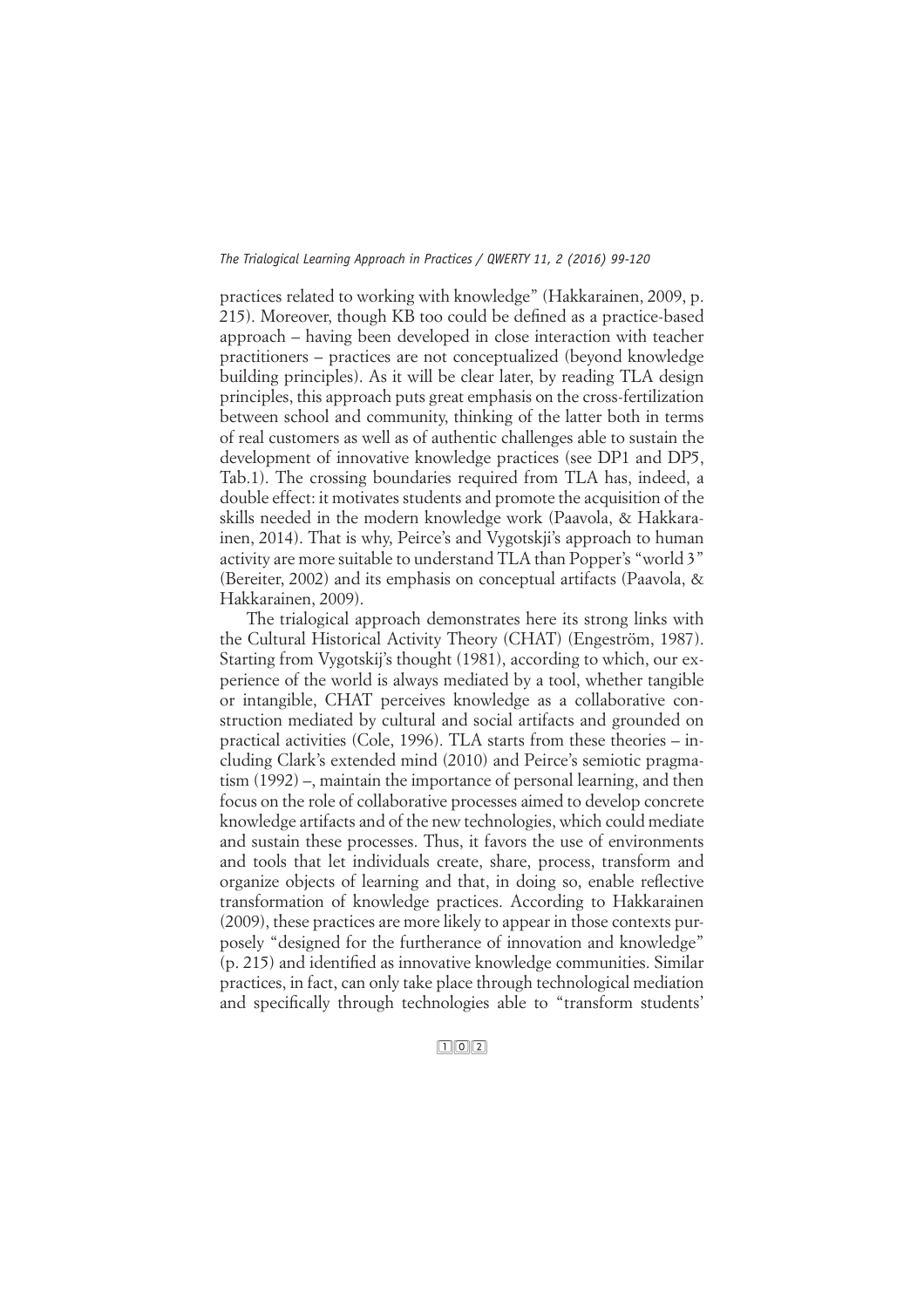intangible ideas into digital entities that can be further articulated, shared, interlinked, and extended in long-term processes" (*ibidem*).

| Design Principle                                                                                                         | Definition                                                                                                                                                                                                                                                                                 |
|--------------------------------------------------------------------------------------------------------------------------|--------------------------------------------------------------------------------------------------------------------------------------------------------------------------------------------------------------------------------------------------------------------------------------------|
| DP1 Organizing activities around shared<br>"objects"                                                                     | Formative action must converge towards the<br>realization of shared objects recognized as<br>important and intended for actual use, beyond<br>the individual as well as the social dimensions<br>of learning. Shared objects are also represented<br>by shared practices and processes     |
| DP2 Supporting interaction between<br>personal and social levels                                                         | It is necessary to combine individual work with<br>that of team, considering the different needs<br>and "exploiting" inclinations and interests.                                                                                                                                           |
| DP3 Fostering long-term processes of<br>knowledge advancement                                                            | This principle emphasizes the importance of<br>providing enough time for iterative inquiry<br>cycles and of supporting environments to<br>let long-term processes take place, including<br>creative re-use of previous practice and<br>knowledge artifacts.                                |
| DP4 Emphasizing development through<br>transformation and reflection between<br>various forms of knowledge and practices | New ideas and practices could emerge more<br>easily when learning involves various forms<br>of knowledge and practices: declarative,<br>procedural as well as tacit.                                                                                                                       |
| DP5 Cross fertilization of various<br>knowledge practices across communities<br>and institutions                         | Creating connections within other contexts<br>intentionally promotes the acquisition of modes<br>of interaction, ways of thinking and languages<br>typical of contexts other than those of training.                                                                                       |
| DP6 Providing flexible tool mediation                                                                                    | Accordingly with the 21st century society,<br>the last principle affirms the importance<br>of providing adequate and diversified<br>technologies, selecting those most suited to<br>mediate collaborative activities and enhance<br>aspects highlighted in the other design<br>principles. |

Technologies, rather than replace the teacher and / or the classroom, enrich the learning environment and allow experiences otherwise impossible, since they mediate and stimulate new ways of thinking, thus boosting our capabilities. Technologies also enhance the dialogical aspect of learning, opening the doors of the classroom to other classes, schools or environments (Campione, Brown, & Jay, 1992; Ito

 $\boxed{1}\boxed{0}\boxed{3}$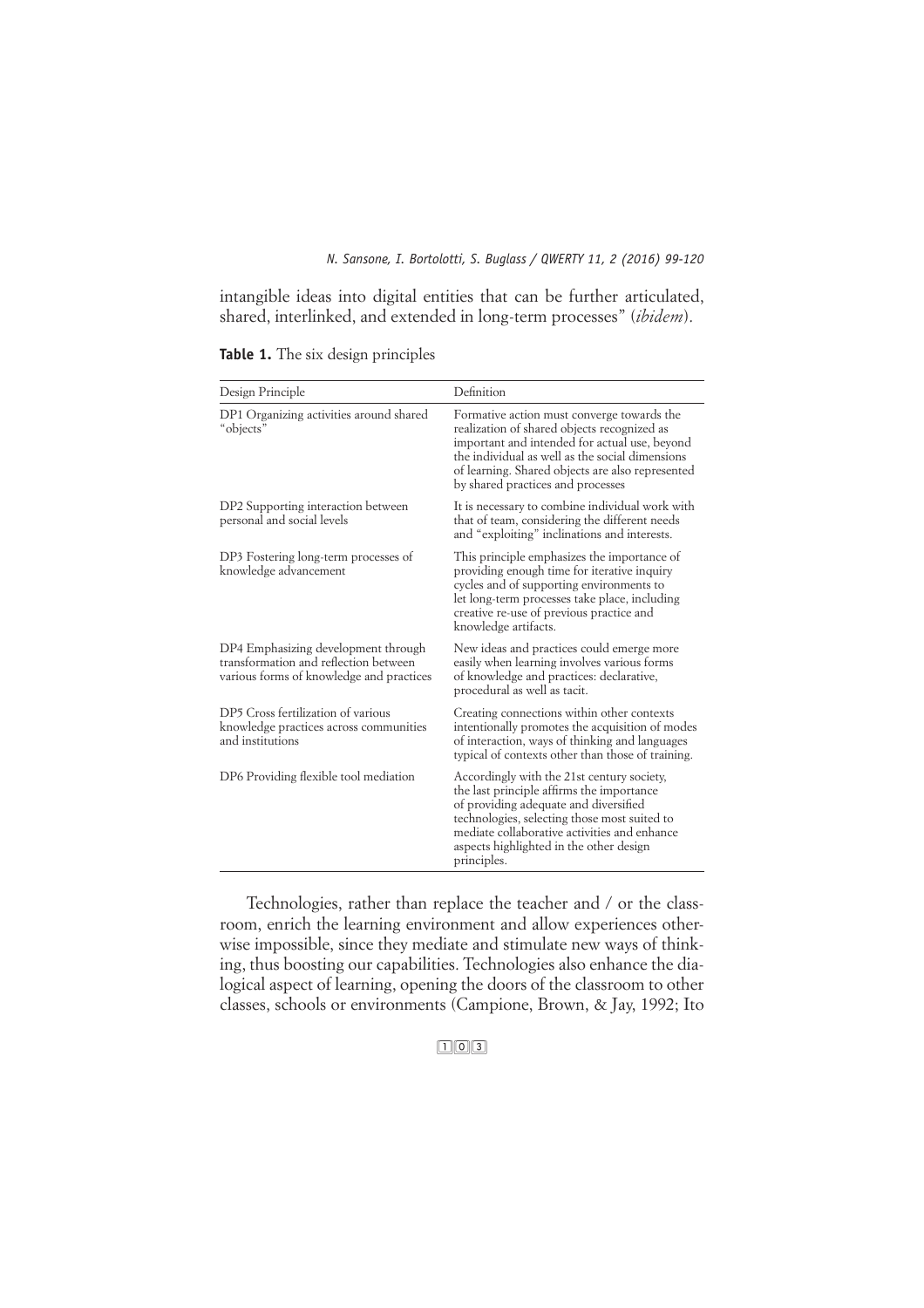et al., 2013; Scardamalia, & Bereiter, 2003). Teachers, for their part, should act as digital sages (Prensky, 2009) when organizing learning environments in which students can use their own digital dexterity to enhance their skills, while teachers and tutors assume the role of guide in the knowledge-creating activity. However, for all of this to be true and effective, deliberate and iterative efforts of transformations of teaching and learning social practices are needed. TLA does not assure these transformations, but it provides solid and well-based guidelines to follow this path, in which the possibilities of the modern digital technologies are exploited to improve education and the perspective goes from technological tools to social practice of their usage (Paavola, & Hakkarainen, 2014).

A trialogical approach is applied through six principles, the so-called design principles (Tab. 1: Hakkarainen, & Paavola, 2009; Paavola, & Hakkarainen, 2014), which guide the planning of technology based teaching and learning activities to facilitate shared efforts of working with knowledge artifacts (Paavola, Lakkala, Muukkonen, Kosonen, & Karlgren 2011). In summary, these principles highlight the main characteristics of TLA: *mediation, knowledge artifacts, knowledge practices*  and *object-oriented activities* (Paavola, & Hakkarainen, 2014).

# **3. Educational design and educational scenarios to support TLA application**

As described, the TLA revolves around collaborative construction of knowledge objects and the related innovation of knowledge practices through the use of modern technologies. To this end, it is necessary to carefully structure educational activities, using techniques and proven pedagogical strategies, sculpting them around the objectives and characteristics of the course requirements. Therefore, the importance of pedagogical design is clear, especially in the case of an articulated model such as the trialogical approach.

A pedagogical scenario (PS), as defined Pernine, & Leujeune (2006), is a planned description of learning, defined *a priori* or *a posteriori*, that outlines:

 $\boxed{1}\boxed{0}\boxed{4}$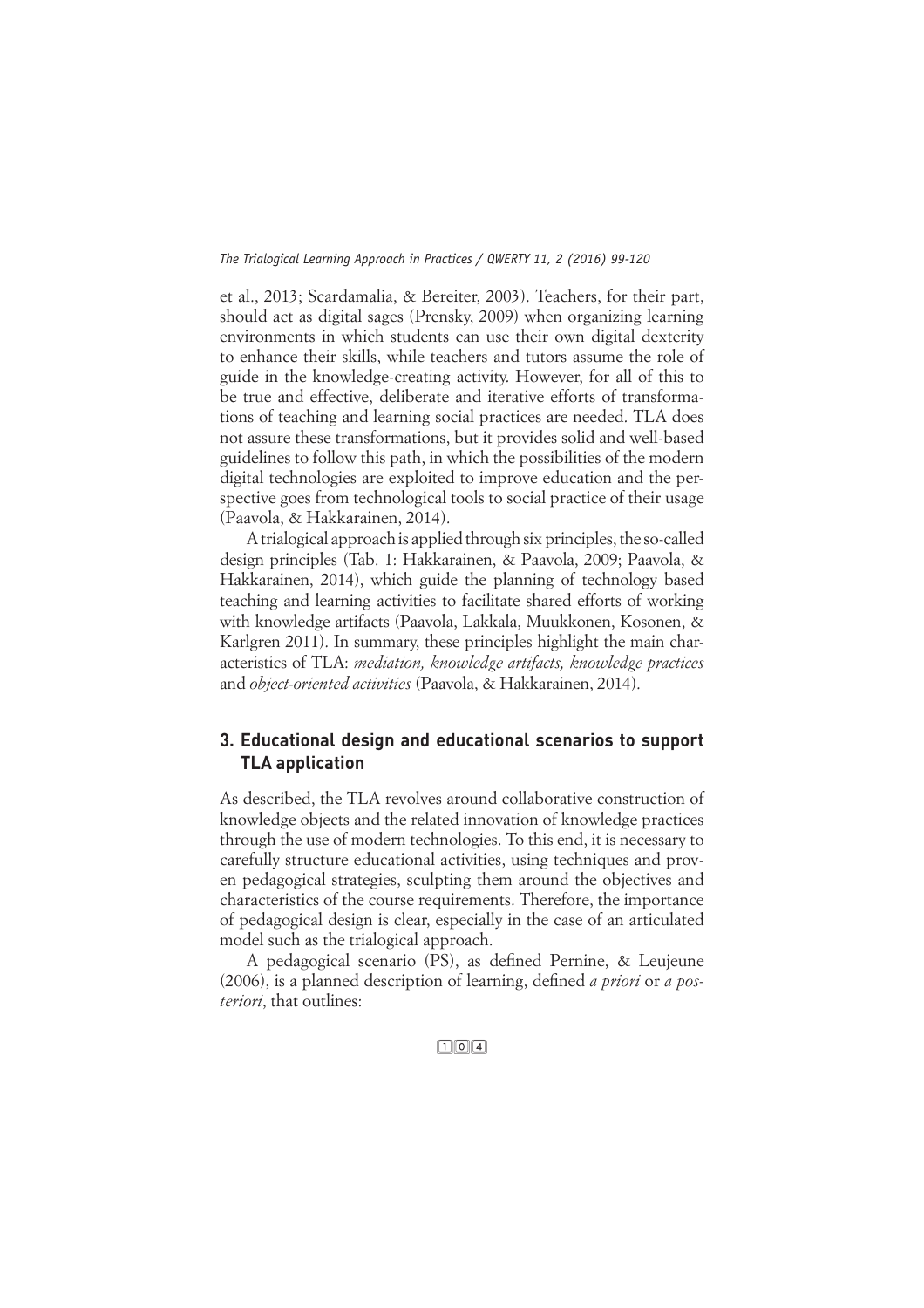- The learning situation and the general context (how many students, involved, their age, the culture of the classroom, etc.),
- The specification of roles and activities,
- The content, the knowledge and the sources,
- The results. A PS may also include, as state by Peter, & Vantroys (2005):
- The sequencing of the activities,
- The learning objects,
- The tools that could be provided by different actors (researchers, teachers, students, parents, experts, etc.).

A PS promotes the use of structured activity based teaching, which enables the development of skills to be broken down into manageable chunks for the learners (Schneider, Synteta, Frété, Girardin, & Morand, 2003). In cases where the PS serves to introduce new practices, such as those advocated by the TLA, such a scenario could be understood as a "boundary object" between what normally happens in the classroom and the innovation needed to introduce collaborative learning enhanced by tools. In this sense, the scenario supports the teacher who wants to innovate their teaching. While a teacher may have their own methods, tips and tricks to aid their memory of the lesson plan and the sequence of activities to be carried out in class, some type of formalization is needed to facilitate the design process and make scenarios easy to share and modify (Ligorio, Andriessen, Baker, Knoller, & Tateo, 2009).

# **4. The Research**

# **4.1. The Research Setting**

In this article, we will focus on a PS used to implement TLA within the KNORK<sup>1</sup> project. KNORK – Promoting Knowledge Work Practices in Education – is a project funded by the European Commission under the Lifelong Learning Programme in the years 2014-2016. Its aim is to test the TLA as a device for improving knowledge work

1 http://knork.info/website

 $\boxed{1}\boxed{0}\boxed{5}$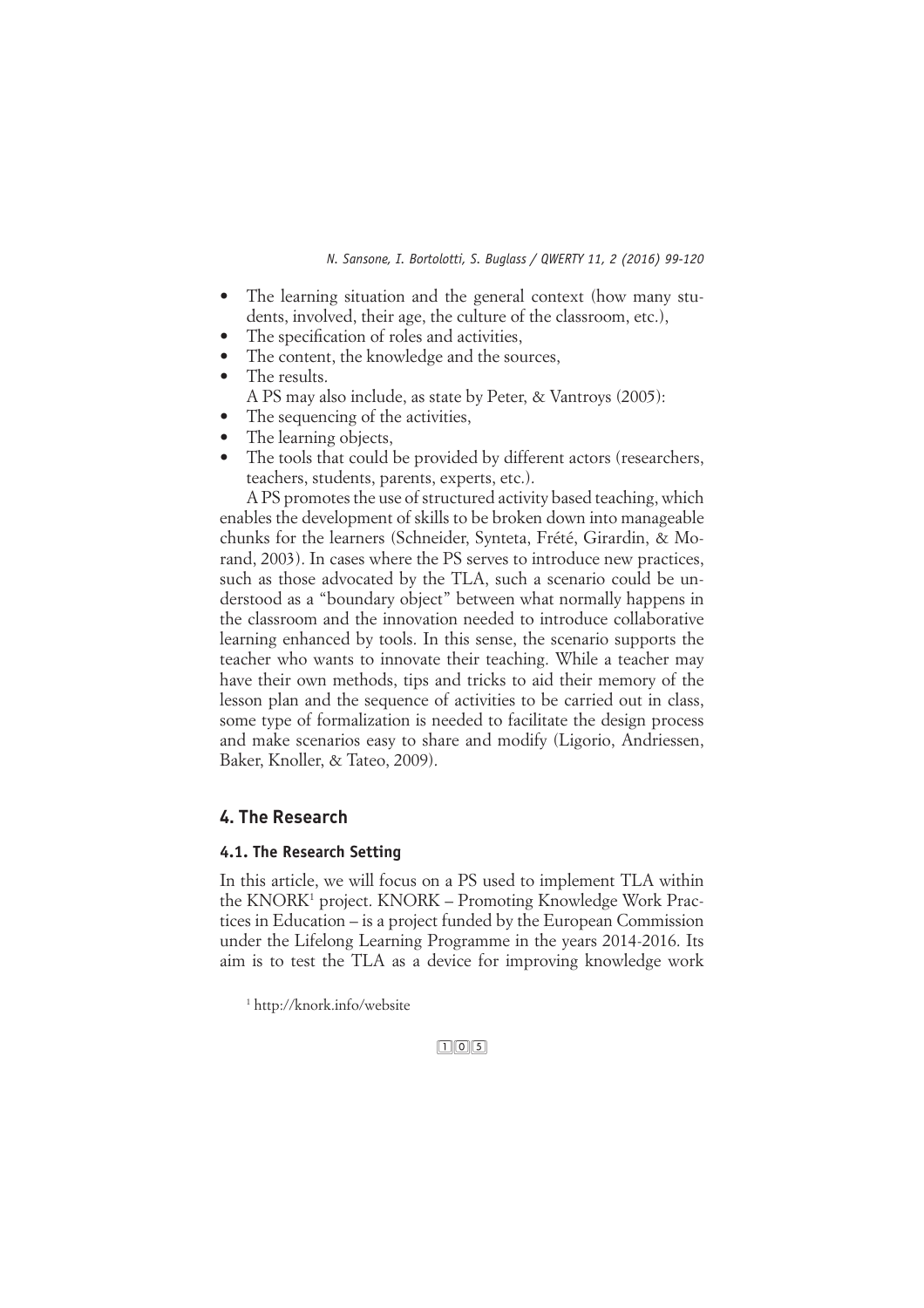and digital competencies in secondary and higher education, in order to create a bridge between the world of education and the world of work. The project has been promoted by the Technology in Education Research Group (TEdu) at the University of Helsinki and has included participation of educational establishments in Bulgaria, Sweden and Italy.

Trials of the TLA approach promoted by the KNORK project involved an initial period of teacher training. During the workshops, teachers received practical and theoretical training on the TLA teaching model and were invited to write a PS following a specific template, described as follows:

- A. an initial section in which the main characteristics of the course (school / university, discipline, duration, number of teachers, number of students) were specified;
- B. the clarification of the reasons that led to testing;
- C. a double entry table with course design principles on the one hand, and implementation thereof in the other;
- D. reflections about key experiences and suggestions for future implementation;
- E. a design section, containing the detailed description of activities, including phases, learning objectives, preparations before the course and forms of assessment adopted.

The writing of the scenario accompanied the implementation of educational activities; during both of these processes, KNORK researchers supported the teachers. At the beginning of the course, teachers produced a first draft of the design, which was revised as the activities progressed. At the end of the course, in addition to further amendments to the scenario, teachers completed reflective evaluations of the experience. The specific construction of the design document makes it a peculiar artefact of this project. Transforming over time, initially teachers indicated how they thought they could apply the principles of the TLA; by the end of the course, they then modified this section – writing down the way in which they had concretely applied them, thus providing us with accounts that we could actually read and analyze – and reflected on how they had been able to apply them concretely.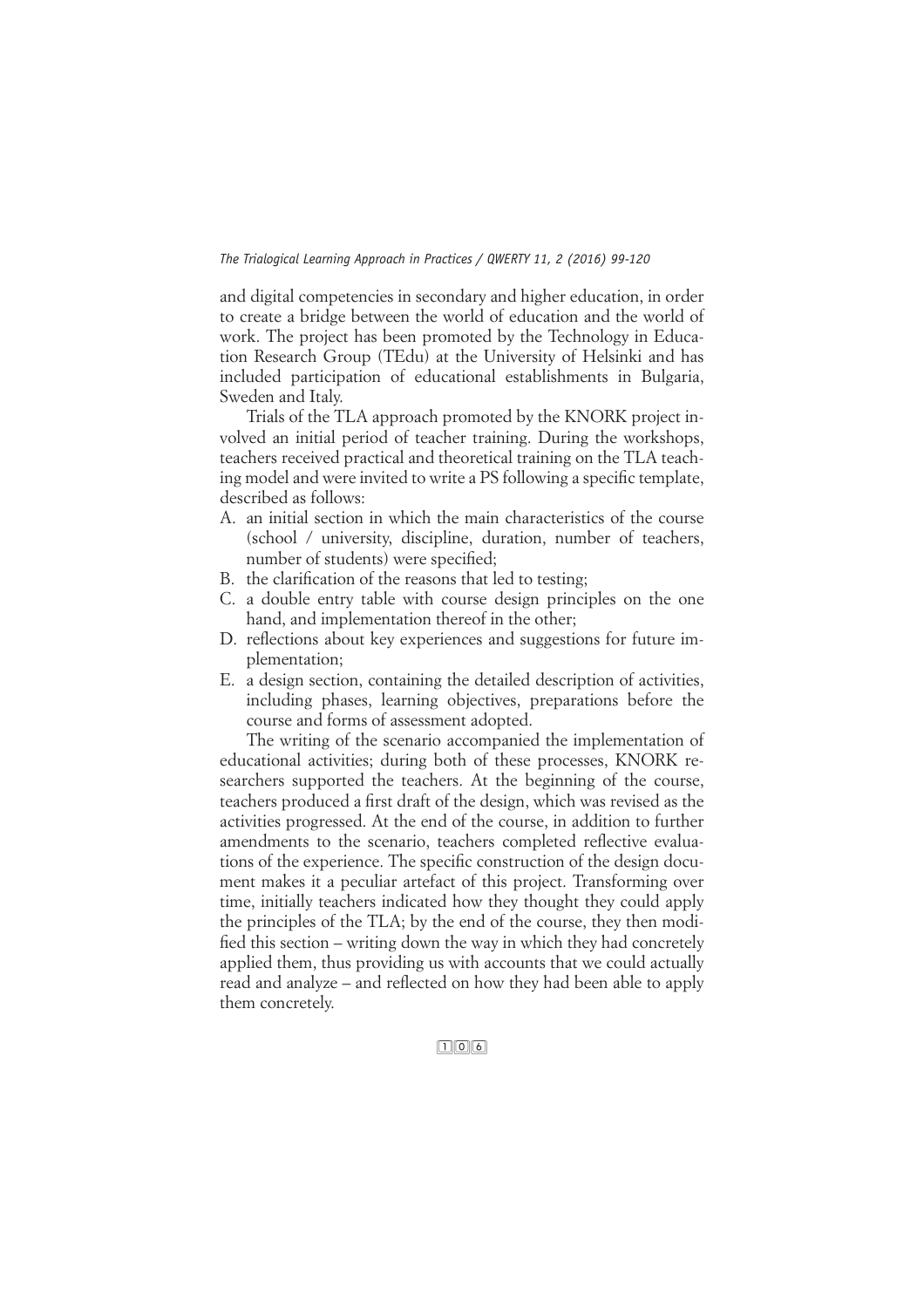All scenarios have been made accessible through their insertion in the Re-Use Library<sup>2</sup>, one of the main outcomes of the project KNORK.

## **4.2. Research aims**

The aim of this paper is to describe the way in which teachers participating in the KNORK project have interpreted the TLA and assessed the resulting learning experience. We believe that when analyzing the views of those involved in a specific learning intervention we will be able to derive valuable insights on theory and improvement of practices, following the Research-based design approach recommendations (Design-Based Research Collective, 2003; Barab, & Squire, 2004). Specifically, we draw our questions directly from the KNORK PS template and the information it provides. Therefore, following its structure, our research questions were:

- 1. Why did teachers decide to apply TLA in their courses?
- 2. How did they interpret TLA prescriptions and design the course to apply them consequently?
- 3. What pros and cons did they find during their TLA experience?
- 4. What suggestions did they have to improve future TLA applications?

#### **4.3. Method: corpus of data and analysis**

Fifty-three PSs have been collected for this study<sup>3</sup>, corresponding to fifty-three pedagogical cases/ courses held during the KNORK project. The majority of courses took place in Italy (39.6%) and Finland (30.2%). Fewer courses were held in Bulgaria and Sweden (15.1% each).

In the table below (Tab. 2), we summarize the main characteristics of the pedagogical cases, drawn directly from the initial section of the PS templates, in which teachers had to specify the aspects of the courses they were going to implement following TLA.

2 http://knork.info/website/reuselibrary/

<sup>3</sup> The PSs collected do not correspond to the total number which have been produced during the KNORK project. However, they are the PSs fully available and accessible at the time of this study.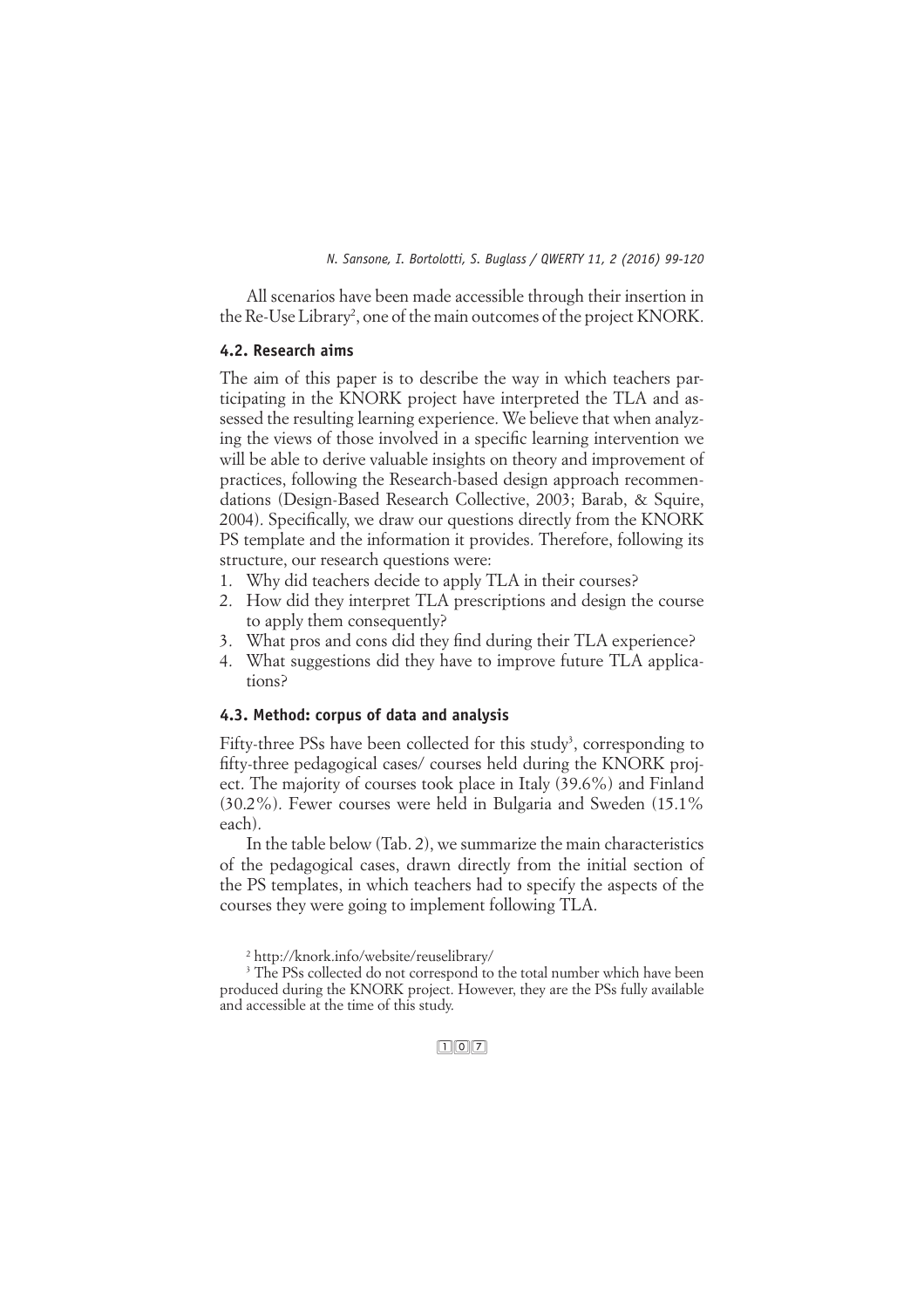| Level                   | High School<br>37.8% | Master's degree<br>31.1% | Undergraduate<br>24.4% | Adult training <sup>1</sup><br>$6.7\%$ |
|-------------------------|----------------------|--------------------------|------------------------|----------------------------------------|
| Discipline              | Science<br>43.5%     | Technology<br>32.3%      | Humanities<br>24.2%    |                                        |
| Duration in weeks       | $11 - 16$            | $5 - 10$                 | >17                    |                                        |
|                         | 45.3%                | 37.7%                    | 17%                    |                                        |
| $N^{\circ}$ of students | < 30                 | $30-60$                  | > 60                   |                                        |
|                         | 48.9%                | 37.8%                    | 13.3%                  |                                        |
| $N^{\circ}$ of teachers | 1                    | >2                       | 2                      |                                        |
|                         | 54.3%                | 23.9%                    | 21.7%                  |                                        |

**Table 2.** An overview of the 53 KNORK pedagogical cases (percentage data)

<sup>1</sup> Health and technical domains

The majority of courses represented in the analysis were from the higher secondary school level (37.8%). Adoption of the TLA principles was most evident in science (43.5%) and technology (32.3%) courses. The duration of the courses analyzed was predominantly between 11 and 16 weeks (45.3%). Concerning the number of students, almost half of the courses (48.9%) were attended by less than 30 students, with 37.8% having between 31 and 60 participants. More than half of the courses involved delivery by a single teacher<sup>4</sup> (54.3%).

A qualitative analysis of the PS documents was performed. Two researchers entered the online database in which the PSs were stored and downloaded them. Specifically, two researchers performed a content analysis following the Grounded Theory principles (Glaser, & Strauss, 1967; Walker, & Myrick, 2006). This involved several cycles of looking at the data and re-defining categories for analysis. Guided by theoretical principles – which in this case are those ones derived from the TLA –, the researchers defined the categories drawing them directly from data. In line with the qualitative research approach (Smith, 2015), no aspect of the study is preliminarily determined or permanently defined: questions and answers found are then individu-

#### $\boxed{1}\boxed{0}\boxed{8}$

<sup>4</sup> Though we do not have precise statistics about teachers' experience, during data analysis we did realise a certain variability, going from 2 to 20 years of teaching.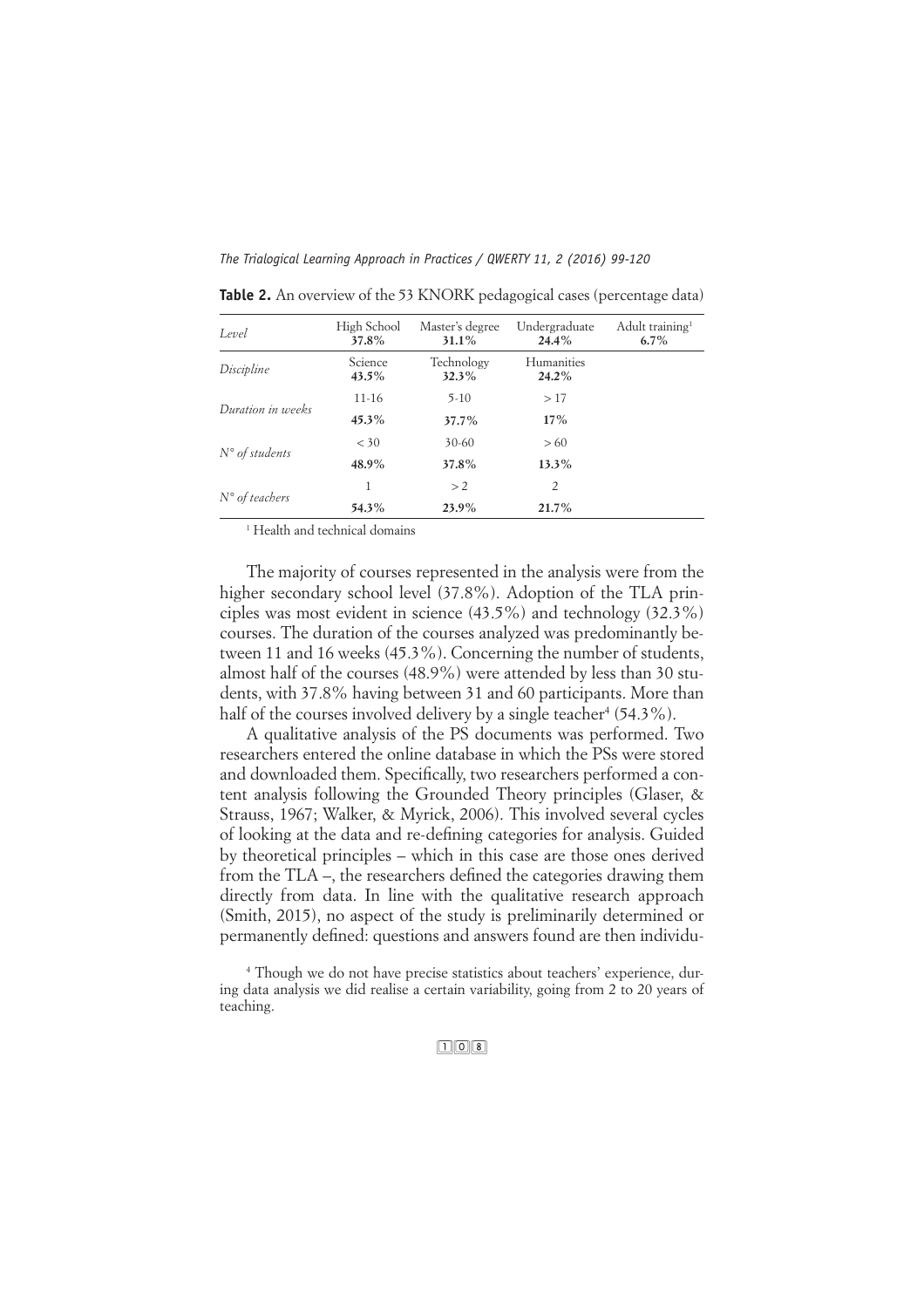ated as the research goes on. In particular, referring to the DPs section, our aim was to find out how, for example, teachers planned to accomplish each design principle, which strategies and techniques they adopted, and which aspect they evaluated more<sup>5</sup> .

## **5. Results**

#### **5.1. Teachers' motivation to adopt the TLA**

The first part of the KNORK pedagogical scenario aimed to make explicit teachers' reasons for their choice in adopting the trialogical approach. Thirty-two percent of teachers stated that their primary motivation was to promote the professional skills of students (e.g. respect of deadlines, critical reasoning, use of different instruments), with 26.8% citing a desire to improve collaborative skills. Promotion of digital skills and increased motivation and engagement were considered equally important (16.1%).

In total, approximately 75% of the motivation to engage in the TLA approach revolved around the development of skills, as can be exemplified by an excerpt from one of the scenarios:

In higher education students frequently face with challenges such as how to work effectively in groups, how to use new technologies, how to produce high quality material when submitting a group assignment and how to deal successfully with deadlines. This need is even higher for students who are in the first year of their studies and who have not worked like this before.

It seems that – somehow – teachers feel the urgency of promoting 21st century skills too. Probably their focus is more about students completing the course programme, but this alignment between recent literature (see Introduction) and "real" teachers could be a leverage to innovate teaching and learning paths.

<sup>5</sup> For this reason, results about this section are not supported by percentage ranges: we derived this data from variety of ideas on how to improve TLA, not as a way to demonstrate the popularity of each proposal between teachers.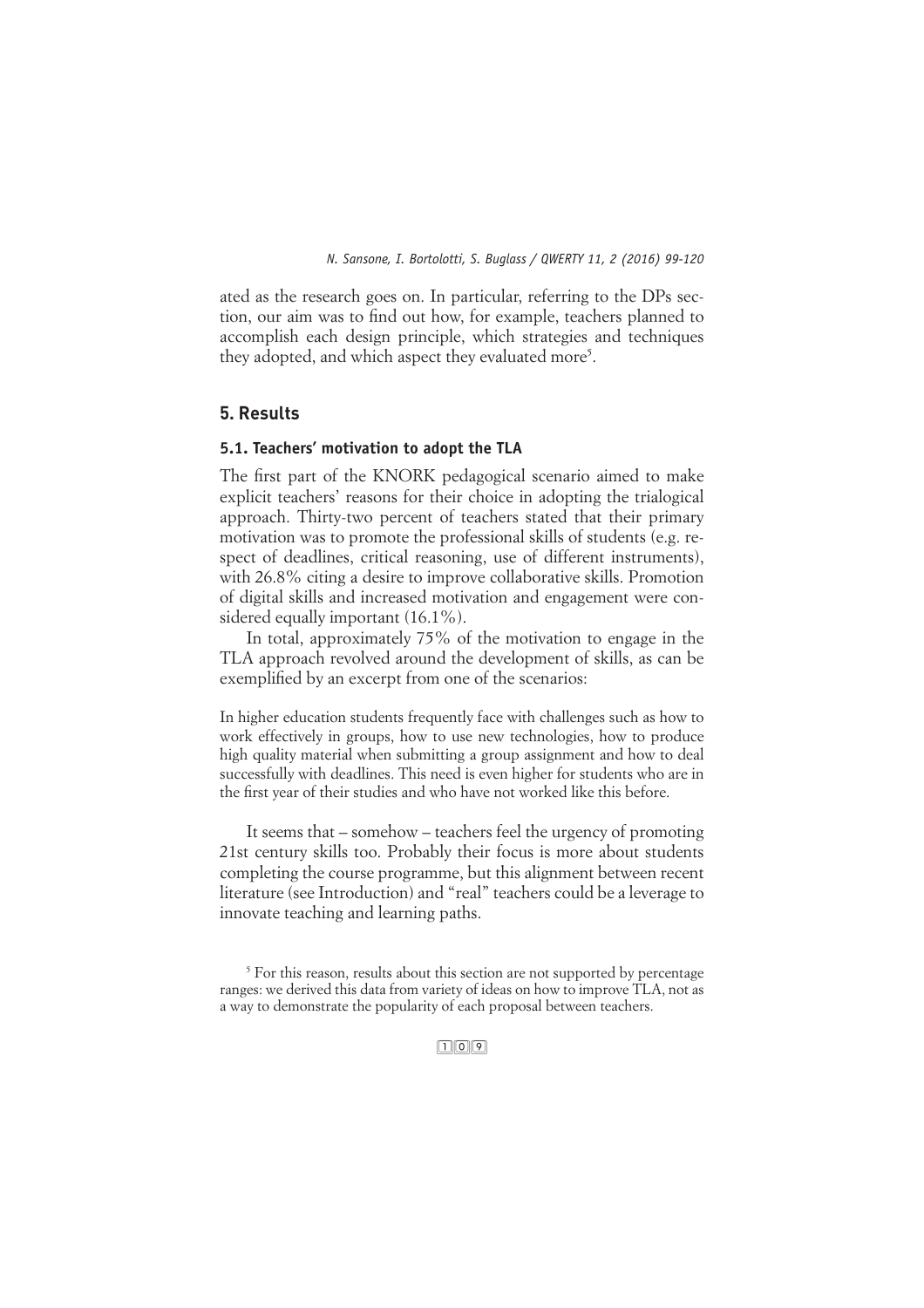## **5.2. TLA Design Principles (DP) and their implementation in courses**

Analysis of the PSs provided an insight into how each teacher planned to implement each of the six core principles of TLA:

#### DP1*. Organize activities around shared 'objects'*.

Reading the scenarios, we immediately noticed a wide variety of technological products cited in the objectives of the teaching activities. These included, but were not limited to: an interactive blog on the Italian Renaissance, an exhibition on the Holocaust, a variety of apps and games, and wikis on driving sensors and proper nutrition. Typically, however, the shared objects were intended for internal use, rather than external to the training context, as advocated by TLA. In most instances the products cited were teacher-driven proposals; however, in a few cases, class based negotiation, through various forms of brainstorming concerning the final project and/or the building process, were reported. In addition to the final learning products, intermediary reports, mind maps and/or observation forms were also cited as class learning requirements. Moreover, the courses were often characterized by a modular structure in which several sub-activities and intermediate deadlines were included. Both the intermediate product and the modular structure supported the accomplishment of TLA DP3. To achieve the final and intermediary learning objectives a variety of different activities, mostly based on small groups who worked interdependently through a distribution of tasks and roles, were evident. These activities were in compliance with TLA DP2 (see below).

# DP2. Support integration of personal and collective agency and work; *arouse the individual and collective initiative*.

The second principle was evidenced by teachers taking into account the individual and social learning of their students. Students were organized through their individual commitment, personal intervention in the discussion activities or building object, the taking of specific roles (e.g. the tutor, the scenario-maker, the editor, the designer, etc.), compliance with the deadlines, and their commentary on the work of

 $\boxed{1}\boxed{1}\boxed{0}$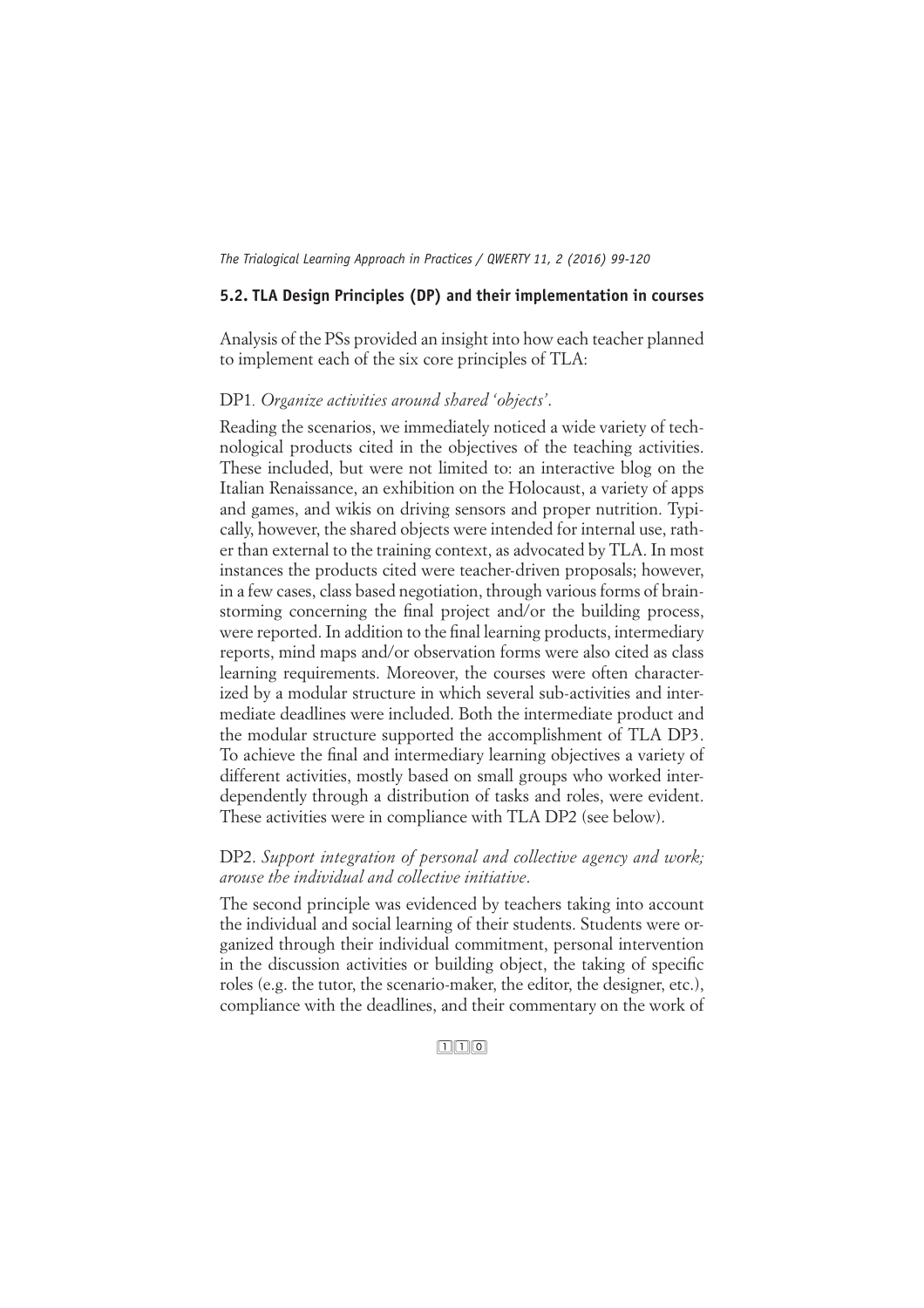others. Teamwork was encouraged in educational discussions, both online and in the classroom, in the creation of the finished product, in the distribution of roles and interdependent tasks, and the use of techniques pertinent to the task. Students were always divided in small work-groups from 6 to 10 members and frequently re-assembled into different groupings throughout the course. Teachers chose to adopt an evaluation strategy that took into account both the individual student and the teamwork. This was possible using ad hoc tools such as – in the Italian cases – a specific assessment protocol, developed to meet this need (Sansone, & Ligorio, 2015).

# DP3. *Foster long-term processes of knowledge advancement*.

As previously stated, the courses analyzed had an average duration of approximately 15 weeks. In each of the weeks, several hours were devoted to trialogical activities. These activities supported work processes and long-term learning, in which the modular designs facilitated repetition of procedures and practices ensuring a continual review and reflection on the work completed. In many cases, such reflections were supported by the completion of "captain's logs" or final questionnaires. In addition, teachers encouraged students to share preliminary versions of objects and to offer each other feedback that was more or less structured. This process was one of the most frequently used method in the pedagogical cases analyzed. Implementation of the DP3 was also evidenced in teachers that considered and made explicit the future use of the object in their PS, and/or its application for other students or users who could start from that version to improve it or to use it as a learning base. For example, a course that sought to produce tutorials in the history of art, aimed at supporting students in the revision of the subject, was implemented as a wiki that could be improved and added to by future students.

# DP4. *Emphasize development and creativity through transformation and refl ection*.

To support transformation and reflection, teachers planned learning opportunities, which combined different types of knowledge in a variety of

 $\Box\Box\Box$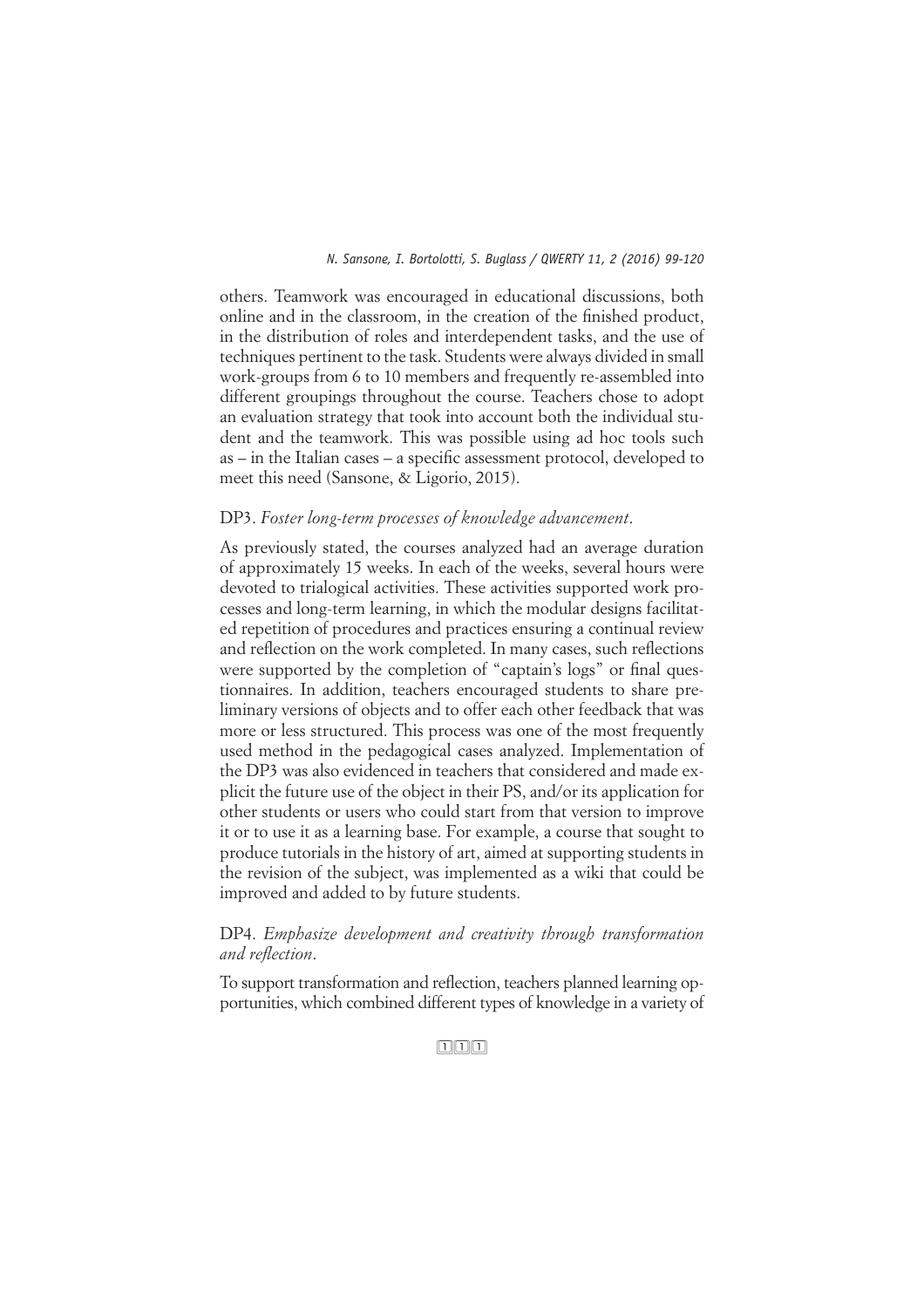formats. These included the use of textbooks, web pages, audio-video content and guided tutorials. Expert advice and peer discussion were also used to draw out implicit knowledge among the learners and allow them to compare their developments with scientific sources. Evidence in the PS's highlighted the use of the e-portfolio's to foster meta-cognitive reflections. Such a learning device was conceived as accompanying the activities to stimulate the self-assessment of one's own participation and contribution to the group-work. E-portfolios were also meant as a digital space in which to collect students' best artifacts – notes, report, ideas and concrete products –. To comply with this principle many teachers also introduced specific roles into their learning activities, for example, the product expert, the auditor and the external sources researcher.

# DP5. *Cross-fertilization of various knowledge practices and artifacts across communities and institutions*.

Associations between education and professional environments were used frequently in courses dealing with scientific or technical learning. Development of knowledge and learning outcomes using professional tools and contexts were evident, allowing for the promotion of worklife skills of a more technical nature and nearing the students to the labor market. In other cases, expert procedures were modelled and displayed so that they could then be repeated during the educational path. This often resulted in the intervention of experts in the process of review and evaluation of the products created, if not from the beginning of the activities, but with the final commissioning of the object itself. Moreover, during the activities, groups were re-assembled to favor the transfer of knowledge practices from one group to another.

# DP6. Provide flexible tools for developing artifacts and practices.

Analysis of the pedagogical scenarios indicated that both teachers and students used a variety of technological tools in their learning pathways. Tools, software, apps, and digital environments were used in many different ways to support the different phases and activities<sup>6</sup>.

6 For a complete list, see KNORK Re-Use Library

# $\boxed{1}\boxed{1}\boxed{2}$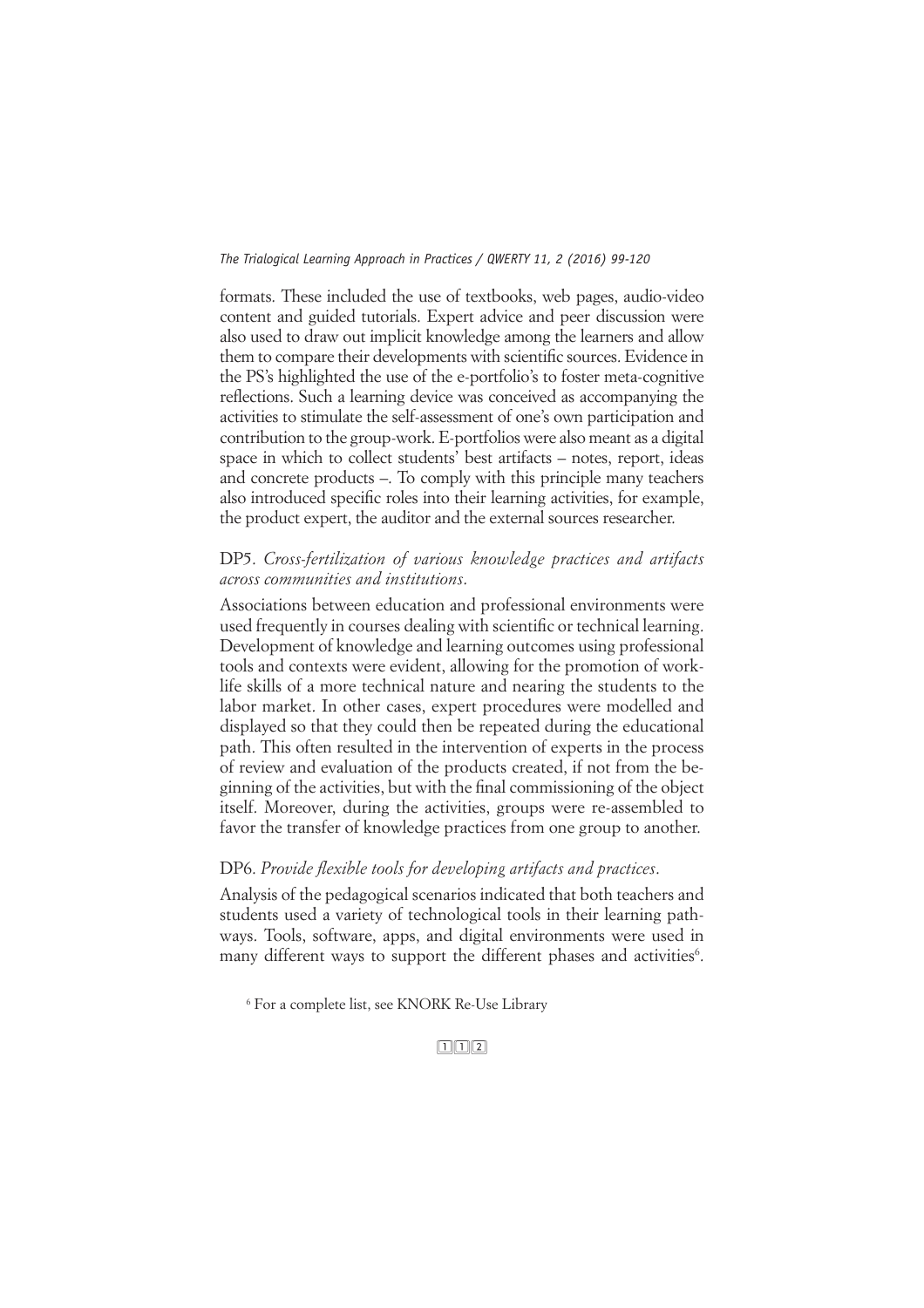Examples included the use of technical software (e.g. Gnu electric<sup>7</sup>, irsim<sup>8</sup>), integrated learning platforms (e.g. Moodle<sup>9</sup>), and online walls for brainstorming (e.g. Padlet<sup>10</sup>).

## **5.3. Refl ections on testing: pros and cons, and suggestions for improvement**

At the end of the TLA trials, teachers reviewed and completed the pedagogical scenarios. In doing so, they explained their points of view with respect to key experiences during the courses and suggestions for improvement for future implementations of the TLA approach.

The main advantage that they attributed to the trial was that - based on their impressions - the TLA approach had promoted the development of professional, digital and collaborative skills (26.7%). The ability to motivate students and increase their participation in learning activities was also cited as a key advantage (20%). Furthermore, the TLA approach appeared to have promoted better learning in terms of understanding and knowledge construction (11.1%) and constructive interactions between teacher and students (8.9%). A smaller percentage of teachers (6.7%) reflections cited that the TLA approach had facilitated the discovery of new technologies, links between different disciplines and the integration of both theory and practice into learning.

The following excerpt from a teacher highlights some of these findings:

The main success however can be seen in the long run. Students through time learn to set up rules for their group work and undertake responsibility as a group. They gain important skills, which they can use not only for their future courses but also eventually for their future jobs.

In terms of critical aspects of the TLA trial, teachers identified group work dynamics (29%; e.g. low participation, drop-outs and conflicts that required the reorganization of the groups) as a key area of

- 9 www.moodle.org
- 10 www.padlet.com

 $\Box$  $\Box$  $\Box$ 3

<sup>7</sup> https://www.gnu.org/software/electric/

<sup>8</sup> http://opencircuitdesign.com/irsim/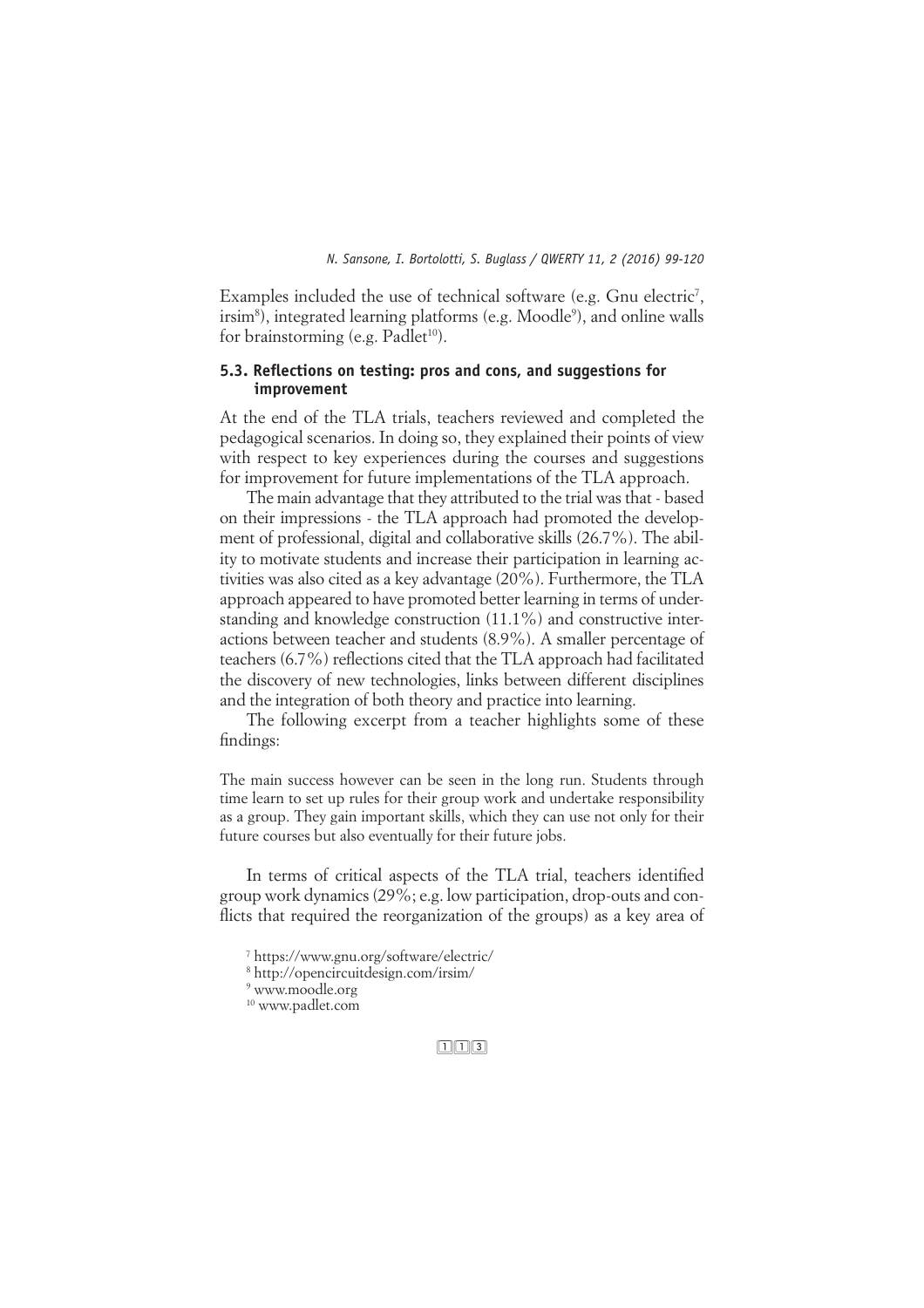difficulty. Keeping pace with the schedule of learning activities  $(25.8\%)$ and the evaluation of learning  $(16.1\%)$  – in part due to the difficulty in evaluating individual contributions to the group work – were also cited. Other aspects raised concern such as technical problems (9.7%), insufficient digital skills  $(6.5\%)$  and the commitment level required by the teacher in implementing the TLA approach. For instance, the need for ongoing support of students (12.9%), especially in the use of instruments and the familiarization with new work-methods.

In view of these critical points identified, teachers believed that, in the event of subsequent implementations of the TLA, it would be necessary to first improve aspects concerning the evaluation of student learning (28%). Secondly, given the identified difficulties in managing the dynamics of participation in group work, teachers called for more attention to the compositional strategies of the groups and the support of active participation (16%), for example through the introduction of a bonus/reward points scheme. The teacher's role and the planning of activities (12%), followed by aspects related to time and technological tools (8%) were also highlighted as requiring better management.

The following excerpt summarizes some of the criticisms and suggested improvements highlighted by many teachers, in particular about the scheduling (required by the new working methodology) and the role of teacher:

I myself realized that when using new ways of working enough time should be reserved for practicing the new skills; you cannot expect that students manage the new practices at once. For instance, peer evaluation should be practiced with an exercise before it is actually used in the real task. All working methods should be structured and guided, and there has to be repeated possibilities to practice and improve the skills. The teacher should not give up if students do not manage well at once, but give more guidance and instructions, and encourage students to go on.

## **6.Concluding remarks**

Successfully cultivating 21st century skills requires a deep change in educational practices and the adoption of a specific framework. In

 $\boxed{1}\boxed{1}\boxed{4}$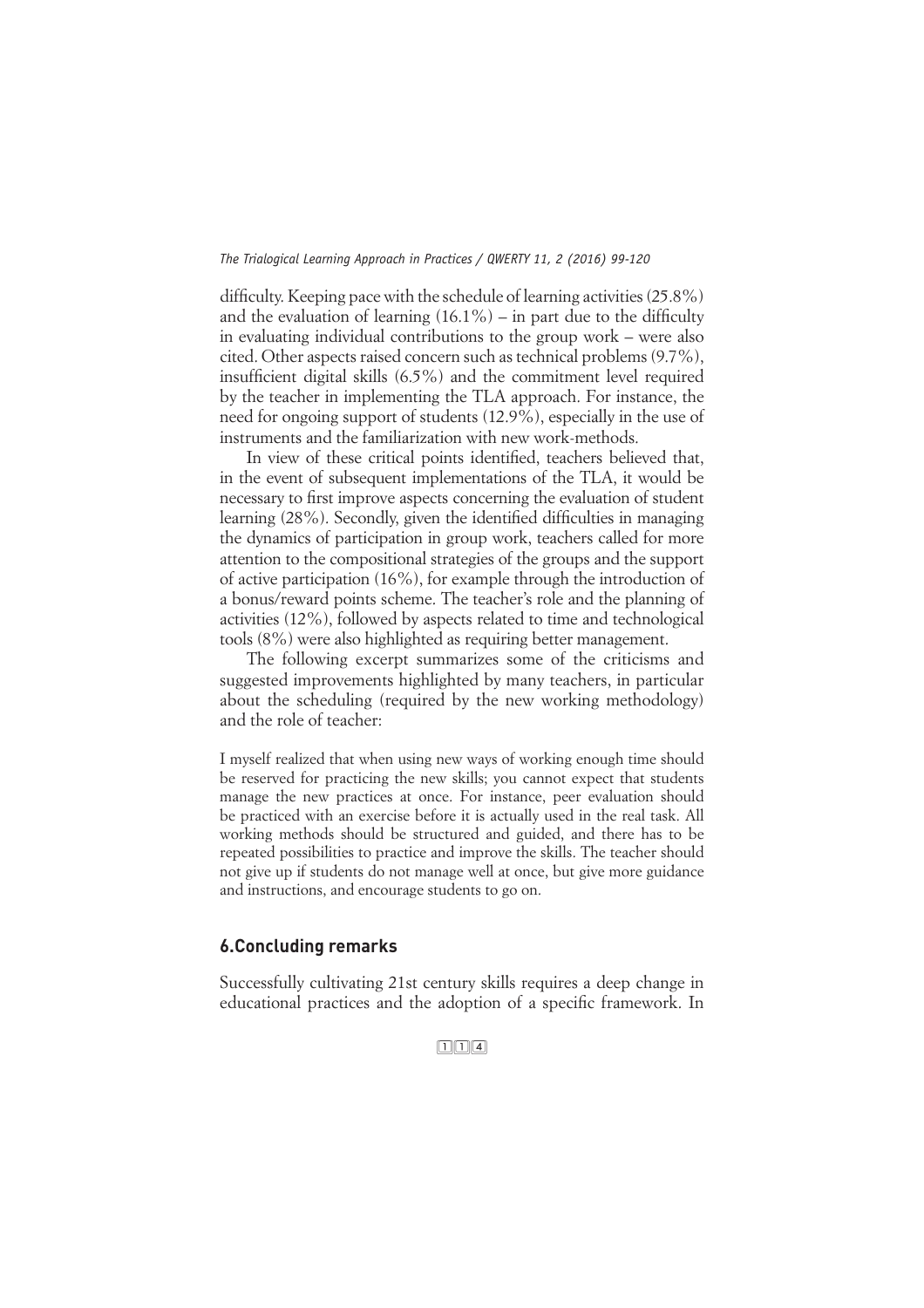this paper, we have described the Trialogical Learning Approach, considered from the point of view of its interpretation and evaluation by teachers across a range of pedagogical courses of the European KNORK project. To do this, we used a cross-reading of the pedagogical scenarios written by some of the participating teachers. KNORK scenario templates provided a means of both designing learning opportunities and making evaluative reflections focused on the TLA experience to highlight critical areas and possible improvements needed. Each section of the PS templates were analyzed in order to trace the common elements recurring across the teachers and courses delivered as part of the trial.

Starting with an analysis of the reasons that prompted the teachers to adopt the trialogical approach, there emerges an alignment with the theoretical model objectives: to promote the development of those professional, collaborative and digital skills that reside under the umbrella of 21st century skills (Binkley et al., 2012; Scardamalia, Bransford, Kozma, & Quellmalz, 2012). Additionally, teachers highlighted the need to involve and strengthen the participation of their students.

In reading the scenarios, it can be seen how teachers planned to translate the individual DPs into each course (Tab. 3).

Teachers have interpreted in a diversified and – somehow – original manner each trialogical indication, adapting it to their own context and educational objectives. This emerges for both the type of object/product built, and the strategies adopted to do so. It is also evident in the tools used and the way in which collaboration practices have been favored. Considering the training and ongoing support that teachers received from KNORK researchers, it could be disputed that they were just following the experts' suggestions. We would consider this eventuality as a success. Pedagogical scenario planning and execution is unusual and very few teachers can «spontaneously do it». The majority needs adequate training and supporting environments since such designs can become very complex and costly (Schneider et al., 2003). Researchers are therefore called to help teachers in implementing such a pedagogical transformation, which we already know requires widespread commitment, institutional support and individual good will.

## $\boxed{\square \square \square \square }$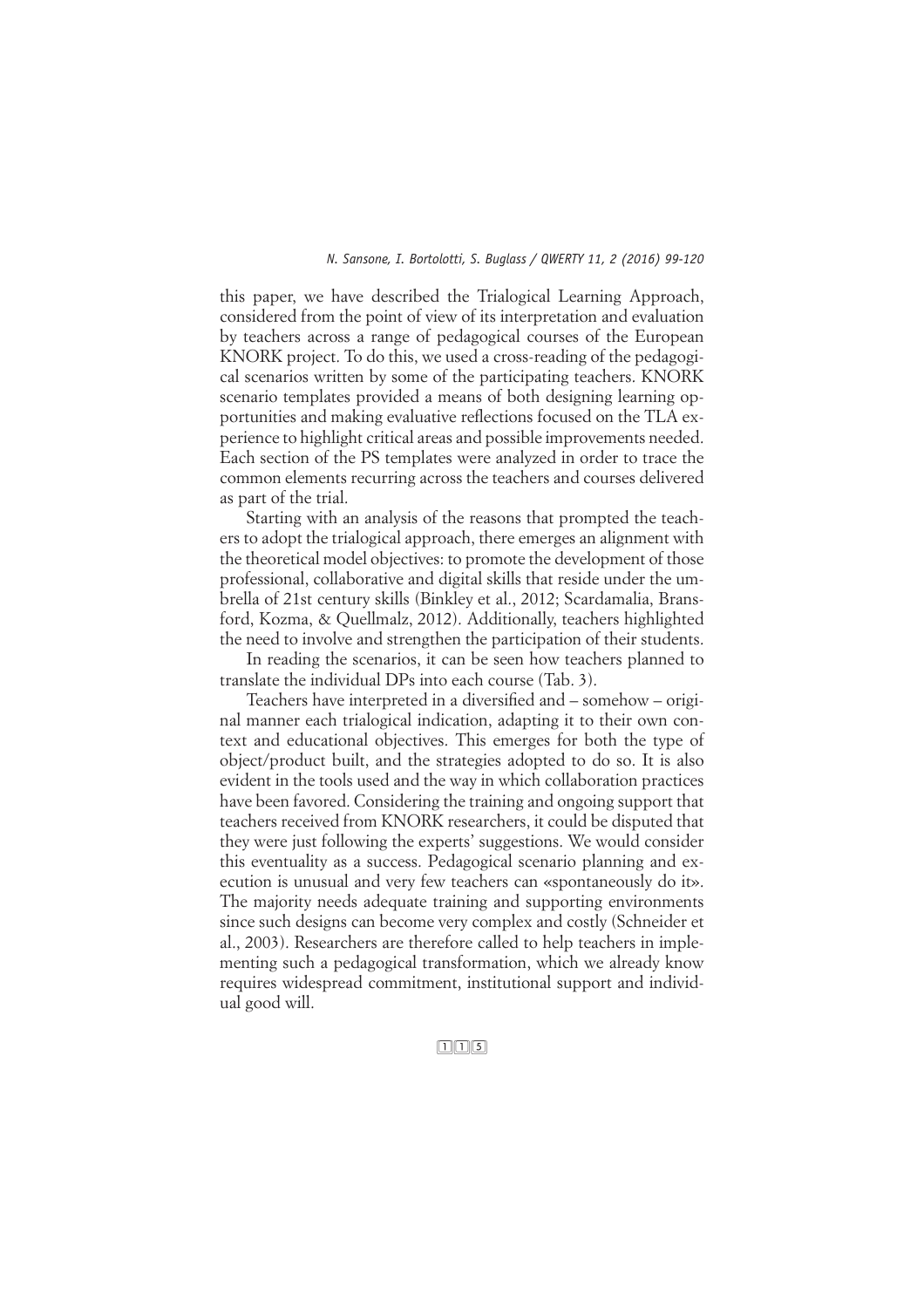Table 3. Main findings about DPs application from KNORK pedagogical scenario

| Design Principles (keywords)       | Main findings                                                                                                                                                                          |
|------------------------------------|----------------------------------------------------------------------------------------------------------------------------------------------------------------------------------------|
| DP1 Shared object                  | • Knowledge artifacts or technological tools mainly<br>intended for students' use<br>• No focus nor reporting shared practices and processes<br>• DP description including DP2 and DP3 |
| DP2 Personal and collective agency | • Small groups<br>· Online and classroom individual and group<br>commitment via interdependent task and roles<br>• Balanced evaluation                                                 |
| DP3 Knowledge advancement          | · Modular structure<br>• Many weeks of activities<br>• Intermediate products and peer feedback<br>• Captain's logs<br>• Objects revision also from future users                        |
| DP4 Reflections and creativity     | • Many knowledge formats<br>• Expert advices<br>$\bullet$ E-portfolio<br>• Roles (e.g. product expert, auditor)                                                                        |
| DP5 Cross-fertilization            | • Use of professional tools and practices<br>• Expert interventions as reviewers or committee<br>• Group re-assemblement                                                               |
| DP6 Flexible tools                 | • Tools, software, apps, and digital environments<br>• Supporting each phase and activity                                                                                              |

On analysis of the trials, teachers' reflections indicate that the main advantage of the TLA was that it supported the development of professional, collaborative and digital skills, and that it have improved involvement and students' participation, thus meeting their initial expectations and reasons to "go trialogical".

Main criticisms of the approach cited were the dynamics linked to group work and the difficulty of managing time – both for teachers and for students. This last aspect can be attributed both to the short duration of most courses, and possibly to the unfamiliarity of the TLA and associated working methods in the classroom. Evaluation was another critical issue. The kind of activities and processes under the TLA model require different forms of evaluation from traditional learning activities, and should be able to take into account

 $\boxed{1}\boxed{1}\boxed{6}$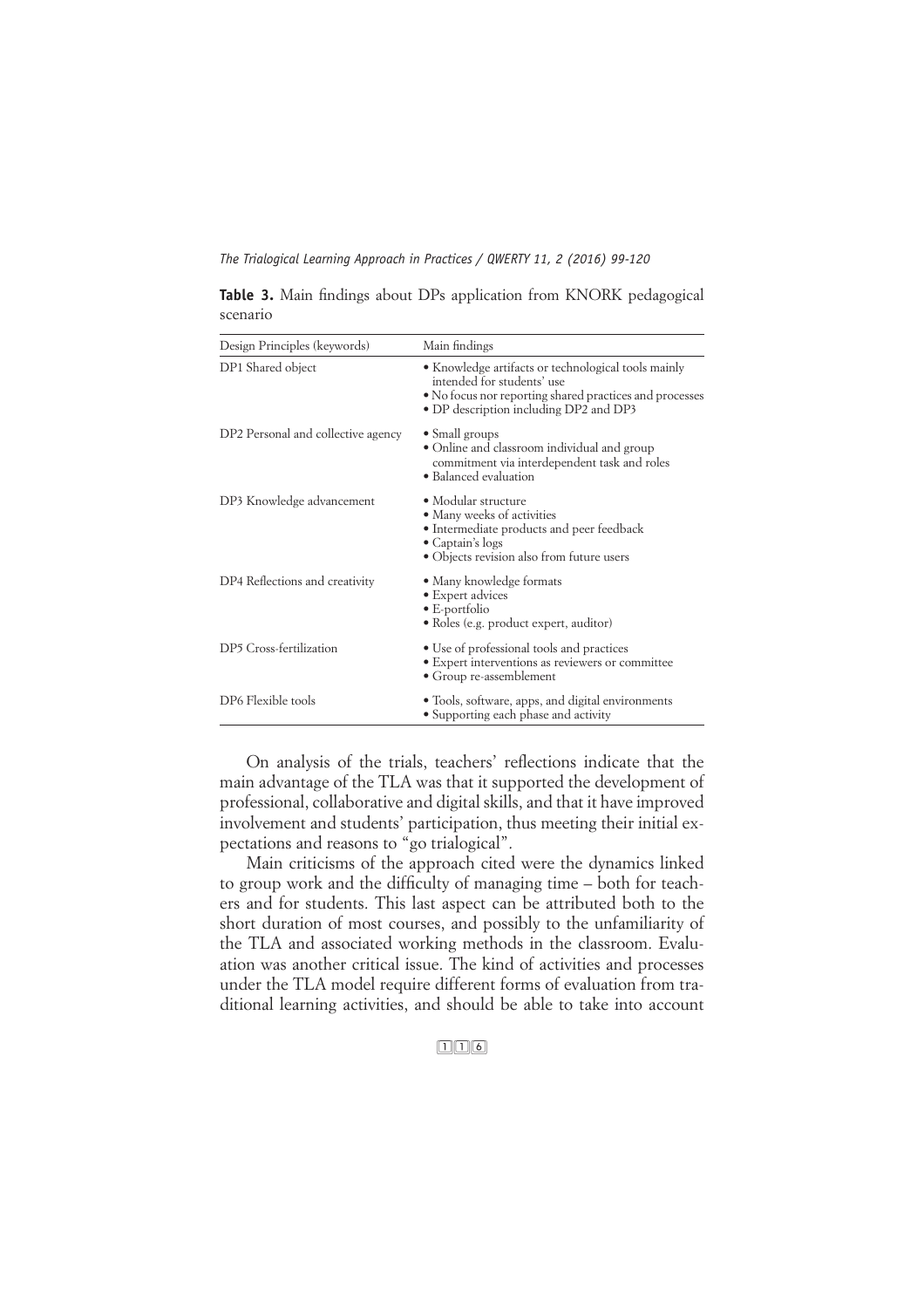the individual as much as the group and the products as much as the processes (Sansone, & Ligorio, 2015). Teachers felt that the area of evaluation was somewhat weak when implemented in their courses, and believed that it should be an area of improvement for them and others in subsequent experiments. It was suggested that a different system of assessment could also improve focus on teamwork.

From the scenarios, we can conclude that teachers seemed able to provide an efficient and comprehensive instructional design, which took into account all aspects of the TLA in a custom fashion for each course delivered. From the point of view of practical application, difficulties have been discovered relating to the management and evaluation of teamwork, timing and, less predominantly, to technological aspects. These insights are for us elements to take into account, particularly in the training phase of future educators. It is imperative that teachers know and experience collaborative learning strategies, are aware of evaluation protocols and can support materials for course delivery (templates, tutorials, etc.). In addition, we now also realize the importance and advantage that familiarization with multiple environments and technological tools can have in teacher education and subsequent adoption of the TLA.

Finally, from a methodological point of view, we believe the pedagogical scenarios used in the KNORK trials are valuable tools to support the design based on the TLA and to scaffold a continuous improvement of educational practices. The PSs produced as part of the KNORK project, in fact, were not only an educational design document, but they also promoted a reflection on the experience aimed at facilitating future implementation by their own or other teachers, since they provided an overview about what happened, the limitations encountered and the solutions introduced.

In our case, we read and analyzed each section of the template, without having any preconceived answer in mind, to discover personal and original TLA interpretations and evaluations from KNORK teachers. After all, the templates have been written without rigid indications about length, style, or any mandatory section sub-contents, therefore – referring to DPs section – they are not a perfectly faithful representation of what have been realized, but an approximation.

 $\boxed{\square \square \square \square}$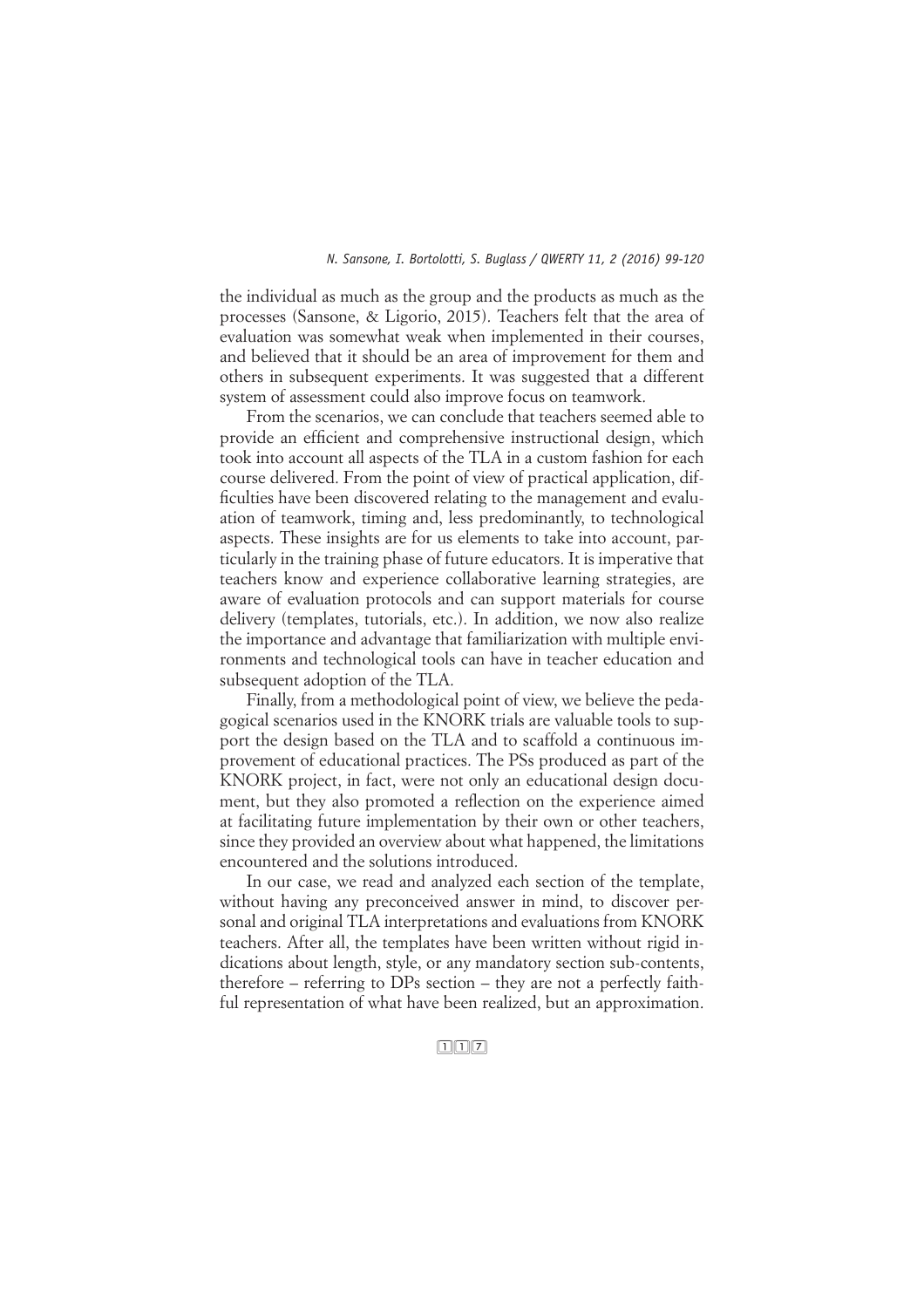Aware of this, our aim was to take advantage of teachers' imagination and proposals in order to enrich the TLA DPs definition. Elsewhere (Ilomäki, Stefanova, Vasileva, & Lakkala, 2015; Ligorio, Sansone, & Cesareni, 2015; Ligorio, Sansone, & Amenduni, in review) different analyses on the same courses have been performed in order to collect objective data about, for instance, the actual development of 21st skills or the innovation in educational practices.

## **References**

- Barab, S., & Squire, K. (2004). Design-based research: Putting a stake in the ground. *Journal of the Learning Sciences*, *13*, 1-14.
- Bereiter, C. (2002). Liberal education in a knowledge society. *Liberal education in a knowledge society*, 11-34.
- Binkley, M., Erstad, O., Herman, J., Raizen, S., Ripley, M., Miller-Ricci, M., & Rumble, M. (2012). Defining twenty-first century skills. In P. Griffin, B. McGaw, & E. Care (Eds.)*, Assessment and teaching of 21st century skills* (pp. 17-66). Springer Netherlands.
- Campione, J. C., Brown, A. L., & Jay, M. (1992). Computers in a community of learners. In *Computer-based learning environments and problem solving* (pp. 163-188). Springer Berlin Heidelberg.
- Clark, A. (2010). Memento's revenge: The extended mind, extended. *The extended mind*, 43-66.
- Cole, M. (1996). *Cultural psychology. A once and future discipline*. Cambridge, MA: The Belknap Press of Harvard University Press.
- Design-Based Research Collective (2003). Design based research: An emerging paradigm for educational inquiry. *Educational Researcher*, *32*(1), 5-8.
- Engeström, Y. (1987). *Learning by expanding: an activity-theoretical approach to developmental research*. Helsinki: Orienta-Konsultit Oy. Retrieved 23 March 2006 from http://lchc.ucsd.edu/MCA/Paper/Engestrom/expanding/toc.htm.
- Glaser, B., & Strauss, A. (1967). *The discovery of grounded theory: Strategies for qualitative research*. Chicago: Aldine Publishing Company.
- Hakkarainen, K. (2009). A knowledge-practice perspective on technologymediated learning. *International Journal of Computer-Supported Collaborative Learning*, *4*(2), 213-231.

## $\boxed{1}\boxed{1}\boxed{8}$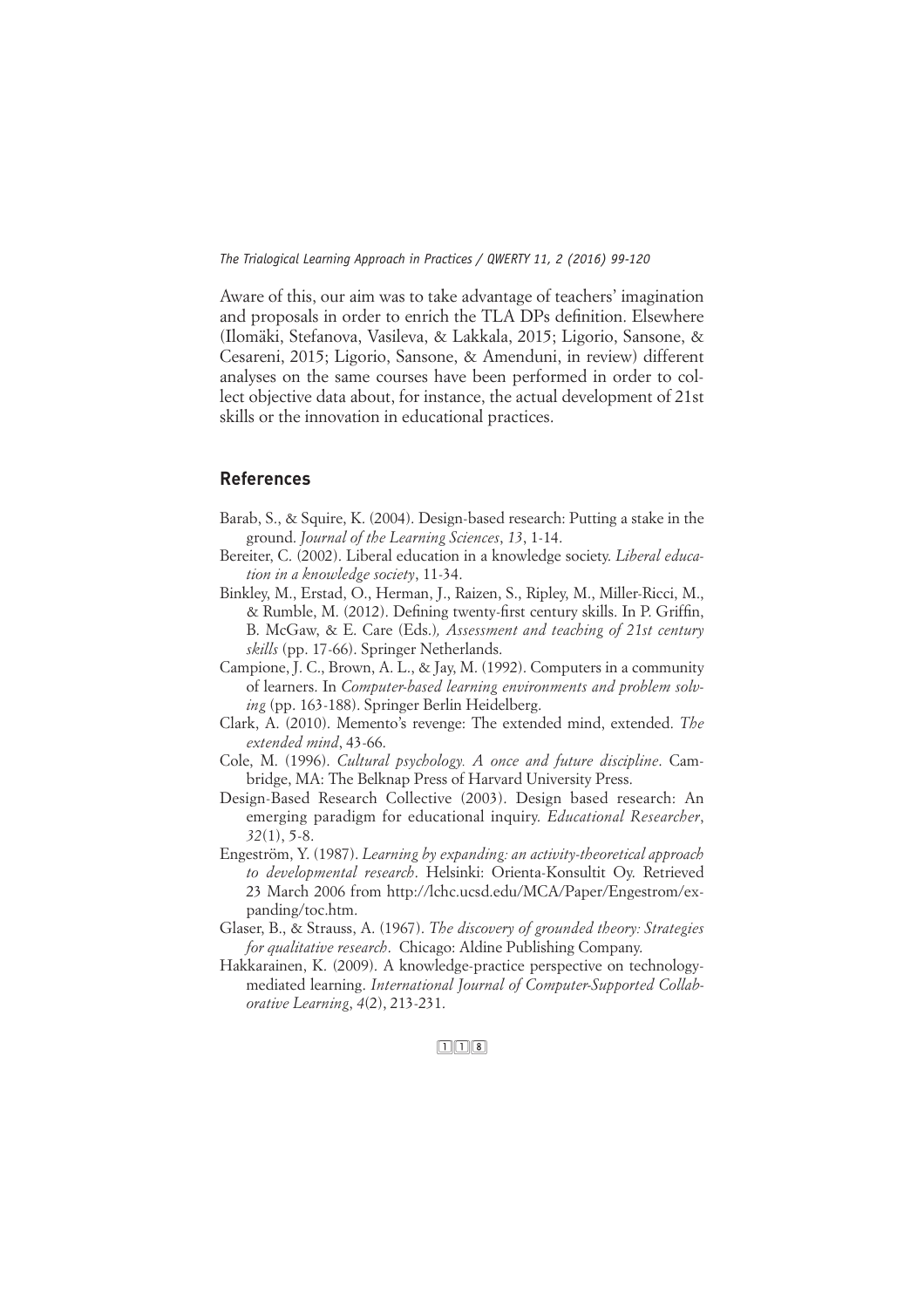- Hakkarainen, K., & Paavola, S. (2009). Toward a trialogical approach to learning. In B. Schwarz, T. Dreyfus, & R. Hershkowitz (Eds.), *Transformation of knowledge through classroom interaction* (pp. 65-80).
- Ilomäki, L., Stefanova, S., Vasileva, T., & Lakkala, M. (2015). *Promoting knowledge work practices in upper secondary schools: Case studies from*  Finland and Bulgaria, paper presented at EARLI 16<sup>th</sup> Biennal Conference, Ciprus 25/29 August 2015.
- Ito, M., Gutiérrez, K., Livingstone, S., Penuel, B., Rhodes, J., Salen, K., Schor, J., Sefton-Green, J., Watkins, S. G. (2013). *Connected learning: An agenda for research and design*. Digital Media and Learning Research Hub.
- Ligorio, M. B., Andriessen. J., Baker, M., Knoller, N., Tateo, L. (2009). *Talking over the computer. Pedagogical scenarios to blend computer and face to face interaction*. Scriptaweb: Naples.
- Ligorio, M. B., Sansone, N., Cesareni, D. (2015). *The trialogical approach: An Italian case study*, paper presented at EARLI 16<sup>th</sup> Biennal Conference, Ciprus 25/29 August 2015.
- Ligorio, M. B., Sansone, N., Amenduni, A. (in review). Designing blended university courses for transaction from academic learning. In G. Di Gesù (Ed.), *Seemingly borderless: Teaching online courses in higher education*. Springer Series: Cultural Psychology of Education.
- Paavola, S., & Hakkarainen, K. (2014). Trialogical approach for knowledge creation. In *Knowledge creation in education* (pp. 53-73). Springer: Singapore.
- Paavola, S., & Hakkarainen, K. (2005). The knowledge creation metaphor An emergent epistemological approach to learning. *Science & Education*, *14*(6), 535-557.
- Paavola, S., & Hakkarainen, K. (2009). From meaning making to joint construction of knowledge practices and artefacts: A trialogical approach to CSCL. In C. O'Malley, D. Suthers, P. Reimann, & A. Dimitracopoulou (Eds.), *Computer supported collaborative learning practices: CSCL2009 Conference proceedings* (pp. 83-92). Rhodes, Creek: International Society of the Learning Sciences (ISLS).
- Paavola, S., Lakkala, M., Muukkonen, H., Kosonen, K., & Karlgren, K. (2011). The roles and uses of design principles for developing the trialogical approach on learning. *Research in Learning Technology*, *19*(3), 233-246.
- Paavola, S., Lipponen, L., & Hakkarainen, K. (2004). Models of innovative knowledge communities and three metaphors of learning. *Review of Educational Research*, *74*(4), 557-576.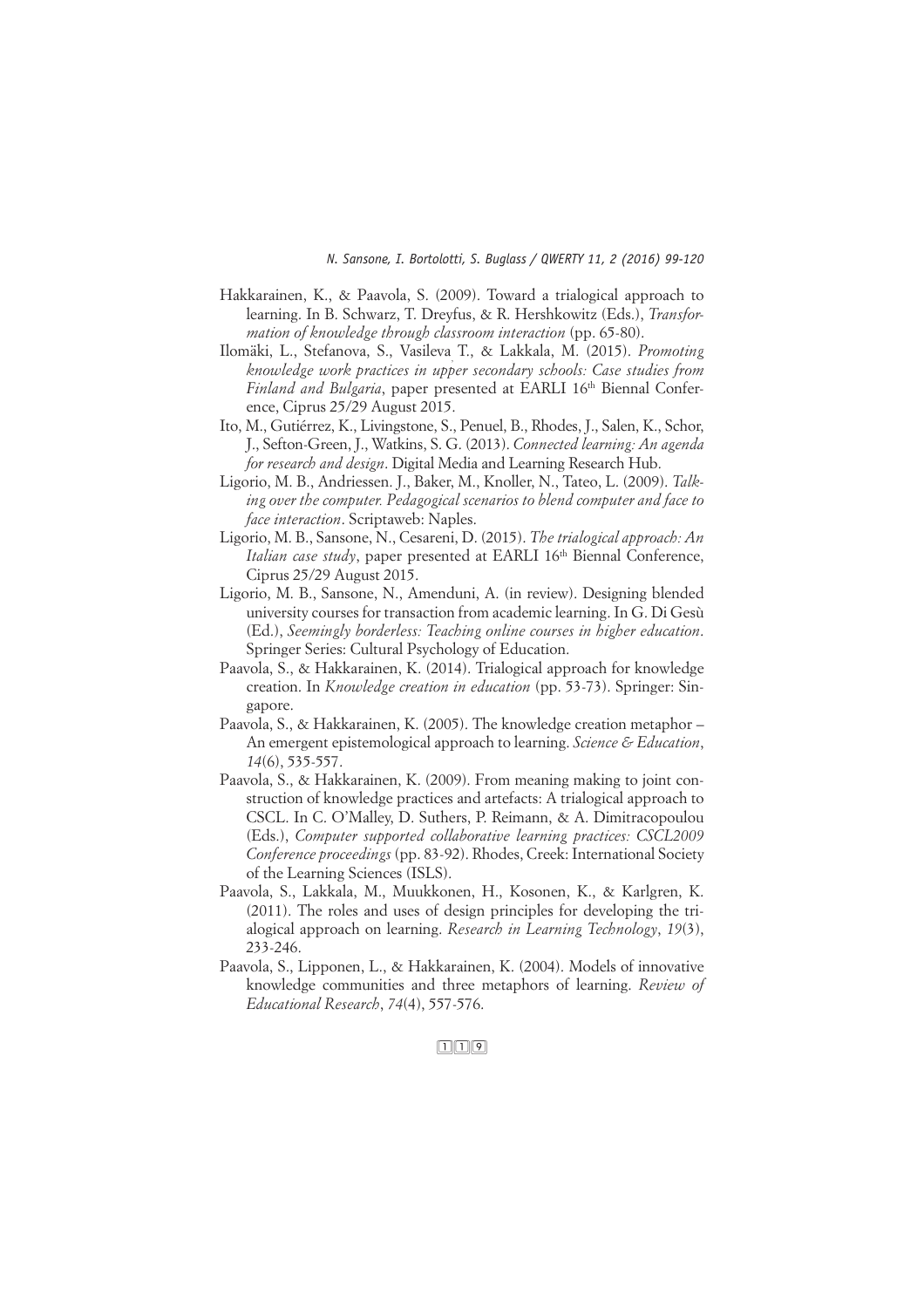- Peirce, C. S. (1982). *The writings of Charles S. Peirce: A chronological edition*. Volumes 1-6. And 8. Eds. Peirce Edition Project. Bloomington I.N: Indiana University Press.
- Pernine, J. P., & Leujeune, A. (2006). Models for the re-use of learning scenarios http://dspace.ou.nl/bitstream/1820/580/1/Models.pdf.
- Peter, Y., & Vantroys, T. (2005). Platform support for pedagogical scenarios. *Educational Technology & Society*, *8*(3), 122-137.
- Prensky, M. (2009). H. sapiens digital: From digital immigrants and digital natives to digital wisdom. *Innovate: Journal of Online Education*, *5*(3), 1.
- Sansone, N., & Ligorio, M. B. (2015). A protocol for multi-dimensional assessment in university online courses. In *REM Research in Education and Media*. Vol VII, 1.
- Scardamalia, M., & Bereiter, C. (1994). Computer support for knowledgebuilding communities. *The Journal of the Learning Sciences*, *3*(3), 265-283.
- Scardamalia, M., & Bereiter, C. (2003). Knowledge building environments: Extending the limits of the possible in education and knowledge work. In A. DiStefano, K. E. Rudestam, & R. Silverman (Eds.), *Encyclopedia of distributed learning* (pp. 269-272). Thousand Oaks, CA: Sage Publications.
- Scardamalia, M., Bransford, J., Kozma, B., & Quellmalz, E. (2012). New assessment and environments for knowledge building. In P. Griffin, B. McGaw, & E. Care (Eds.), *Assessment and teaching of 21st century skills* (s. 231-300). Dordrecht: Springer.
- Schneider, D. K., Synteta, P., Frété, C., Girardin, S., & Morand, S. (2003). Conception and implementation of rich pedagogical scenarios through collaborative portal sites: clear focus and fuzzy edges. In *Proceedings of the International Conference on Open & Online Learning*, ICOOL, International Conference on Open and Online Learning December 7-13, 2003 University of Mauritius.
- Sfard, A. (1998). On two metaphors for learning and the dangers of choosing just one. *Educational Researcher*, *27*(2), 4-13.
- Smith, J. A. (Ed.) (2015). *Qualitative psychology: A practical guide to research methods*. Thousand Oaks, CA: Sage Publications.
- Vygotsky, L. S. (1981). The genesis of higher mental functions. In J. V. Wertsch (Ed.), *The concept of activity in Soviet psychology*. Armonk: Sharpe.
- Walker, D., & Myrick, F. (2006). Grounded theory: An exploration of process and procedure. *Qualitative Health Research*, *16*(4), 547-559.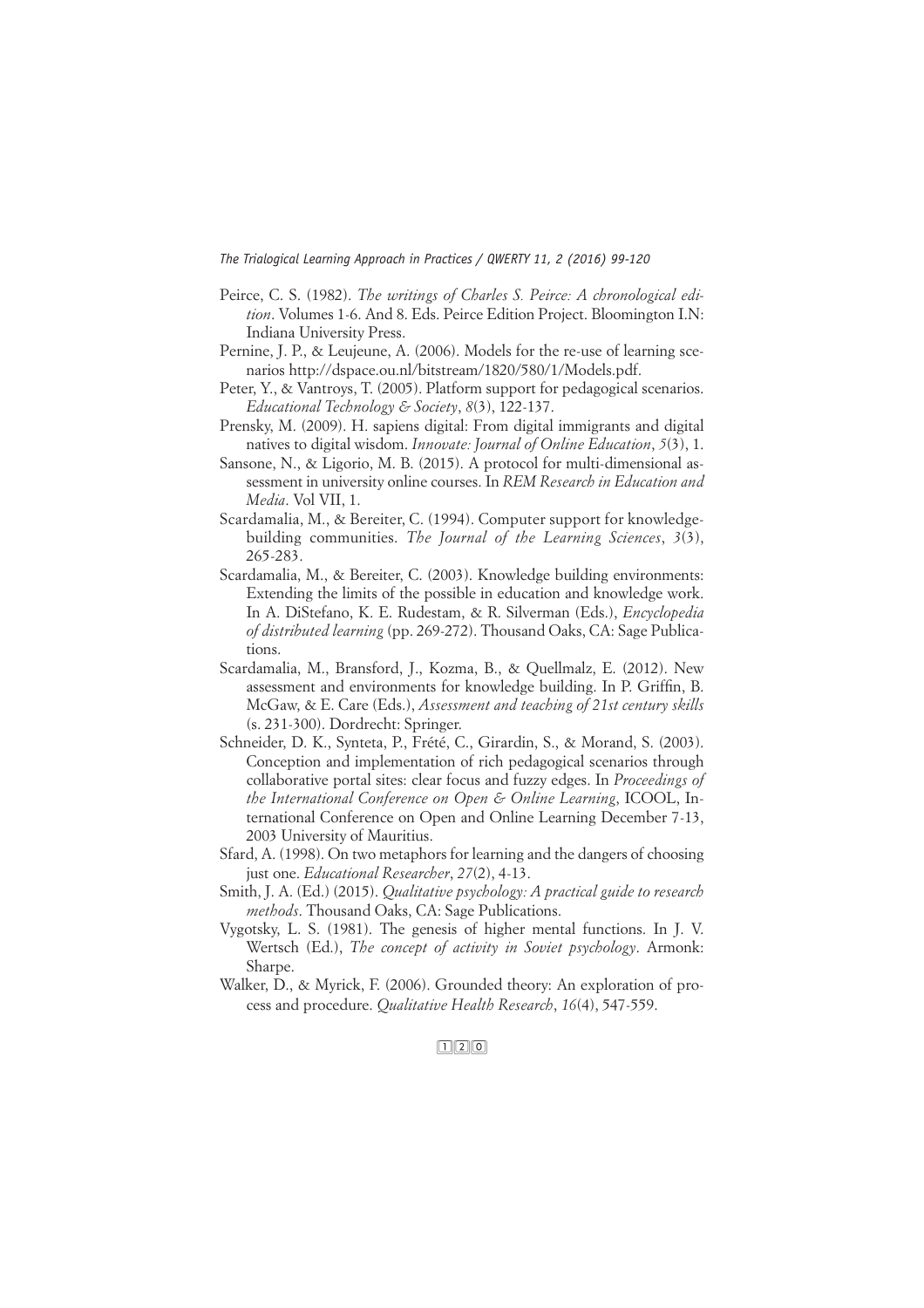$\boxed{1}\boxed{2}\boxed{1}$